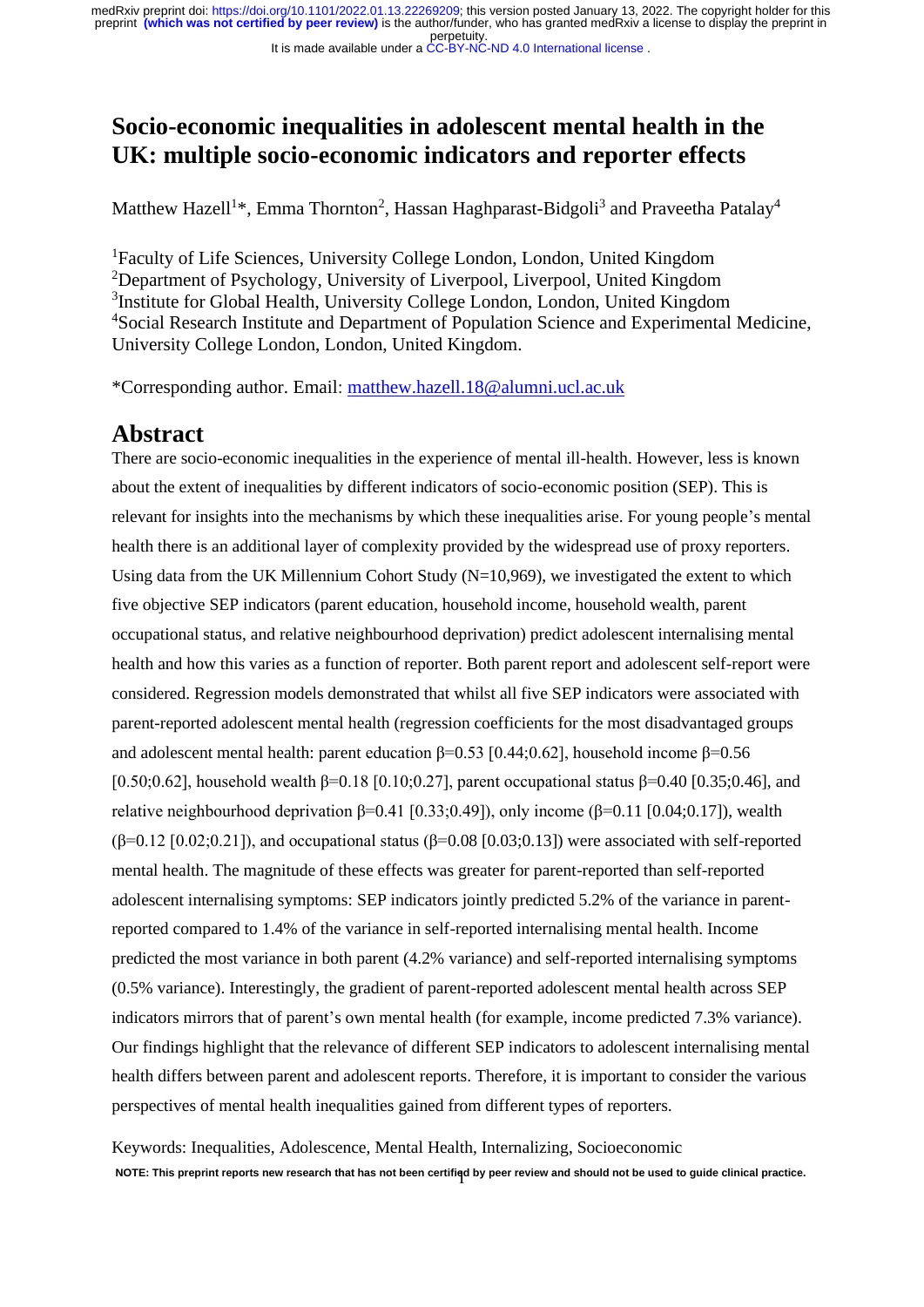# **1. Introduction**

Poor mental health is a leading cause of lost life years (1). It can negatively impact an individual's life in a plethora of ways (2). Around one in six adults in England present with a common mental health disorder at any one time (3), resulting in an estimated cost of up to £99 billion to the UK economy every year (4). Population-based studies have repeatedly shown socio-economic inequalities in mental ill-health, with individuals lower in socioeconomic position (SEP) faring significantly worse than their more advantaged counterparts (1,5–8). This association has been observed from as young as four years old (9,10).

Adolescence is key when studying how mental health conditions develop and how inequalities manifest. Notably, half of all lifelong cases of mental health problems are present by the age of 14 (11). These difficulties cause long-term economic hardship by reducing school completion rates and hindering the acquisition of social and occupational skills, and are associated with many later life negative outcomes including emotional and marital problems (12). Poor mental health also presents a co-morbidity with physical health issues (13). Consequently, understanding the susceptibility to mental health difficulties conferred by SEP indicators is vital to inform prevention, and to target public health efforts to minimise future adverse impacts. SEP indicators may have different health gradients based on the mental health condition being researched (14). In our study, we focus on internalising difficulties (symptoms of anxiety and depression), as they are the leading cause of disease burden in most high-income countries (15).

### **1.1 SEP indicators and mental health**

SEP is a multifaceted construct. Therefore, multiple indicators of SEP are used to measure socioeconomic inequalities. These include parent education, household income, household wealth, parent occupational status, and relative neighbourhood deprivation. These indicators are related but cannot be used interchangeably as they confer different resources or difficulties upon individuals (16). Parents with a high level of education have been proposed to recognise their child's needs more easily and, therefore, know when and how to access structural resources such as mental health treatment (6,17). Household income precipitates access to material resources like healthcare, food, physical environment and housing (18). Therefore, stress, exposure to dangerous situations and food insecurity, among other things, are income dependent. Household wealth, which is only weakly correlated to income (19) and presents much greater inequalities (20), captures both current possessions and past accumulation (21). Wealth reflects parents' ability to choose environments most beneficial to their children's long-term success. Therefore, wealth may act on children's emotional difficulties in a cumulative, rather than an immediate, manner (22). Parent occupational status has a role in positioning individuals (23), and thus their families, in the social structure, hence affecting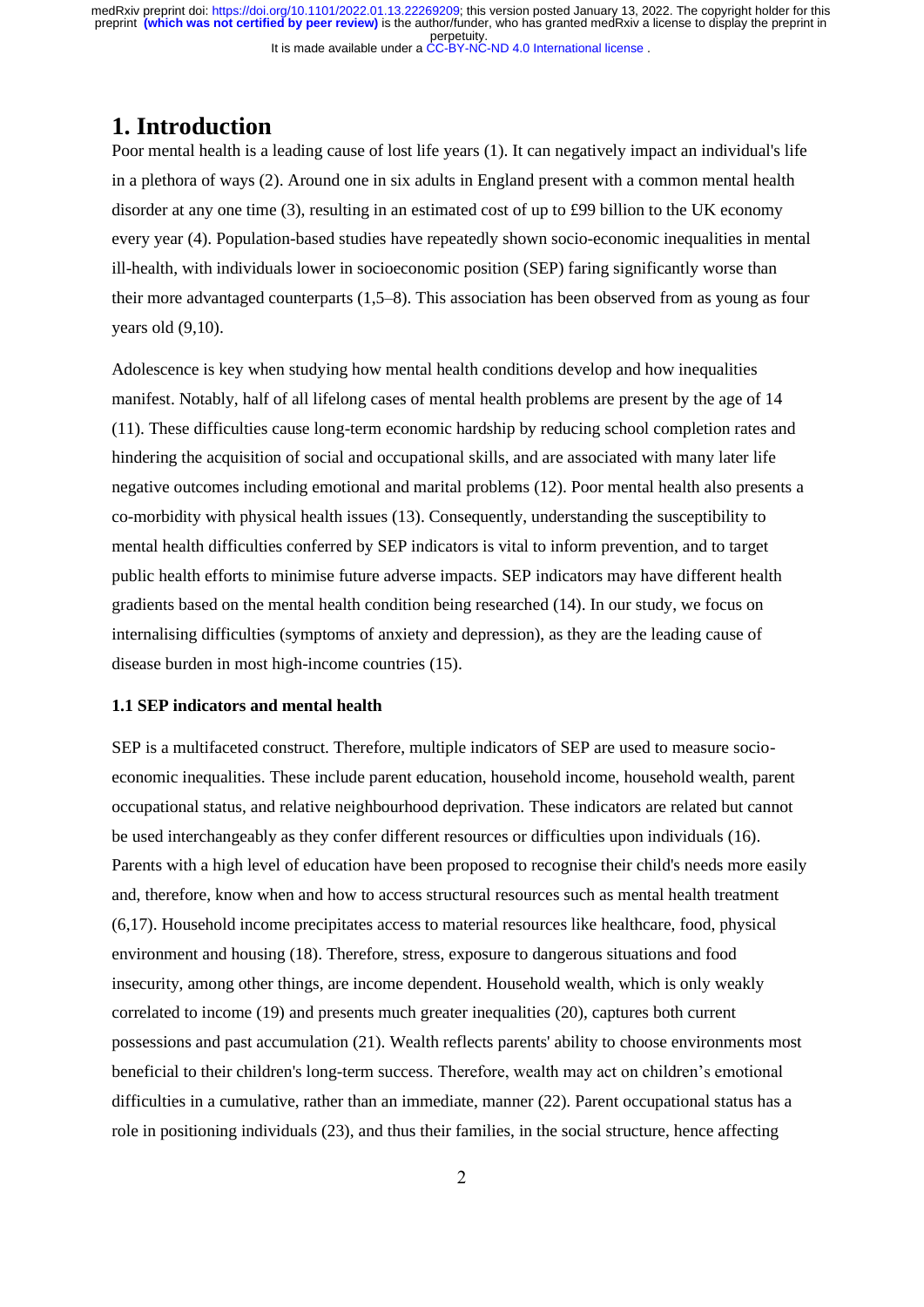adolescent exposure to risks and resources (24). Finally, indices of multiple deprivation (IMD) are an official measure of relative neighbourhood deprivation in the United Kingdom (25). Lower perceived safety and reduced levels of neighbourhood cohesion and support in more deprived neighbourhoods may increase an individual's susceptibility to mental health difficulties (26). The impact of SEP on the onset, severity and course of mental health difficulties is likely to vary by the SEP indicator used (6,9). Therefore, choosing the most relevant indicator for research and policy is vitally important (24). Despite the theoretical differences between these five SEP indicators, very little empirical investigation into their potentially independent impacts on mental health has been made to date.

#### **1.2 Multiple reporters of adolescent mental health**

There is a concerning lack of singularity in assessments of adolescent internalising mental health between different reporters. In population-based data, these reports typically come from one of four sources: adolescent self-report, teacher report, parent report or clinical interviews. Previous research has shown a weak correlation (0.27) between child and parent reported symptoms (27), with adult reporters consistently underreporting adolescent internalising problems (28). This may be because parents and teachers are not aware of the presence of internalising symptoms unless the adolescent chooses to disclose them (28). Assessment may also vary based on the SEP of the reporter and reportee. Indeed, systematic differences in parent, teacher and self-reports of adolescent mental health have been reported, with greater income-health gradients recorded from adult reports than self-reports (29,30). These disparities bring into question the inferences made in mental health research when only one reporter of mental health is considered. There has been no work to date looking at the relative impact of different SEP indicators on internalising mental health, and whether changes occur based on the reporter. We will focus on the difference between parent and self-reports, as disagreements tends to be higher between adolescents and adults and these are the most commonly used assessors in adolescent mental health research (30).

#### **1.3 Objectives**

Using a large, nationally representative UK birth cohort, we aim to meet three objectives. The first objective is to assess whether each indicator of SEP (parent education, household income, household wealth, parent occupational status, and relative neighbourhood deprivation) is uniquely associated with internalising mental health in adolescents in the UK. Our second objective is to evaluate whether the estimated magnitude and significance of SEP indicators on adolescent internalising mental health varies by the reporter (parent or adolescent). To help further unpack any discrepancies seen by reporters, our final objective is to examine whether observed SEP inequalities in adolescent mental health are similar for their parent's own mental health.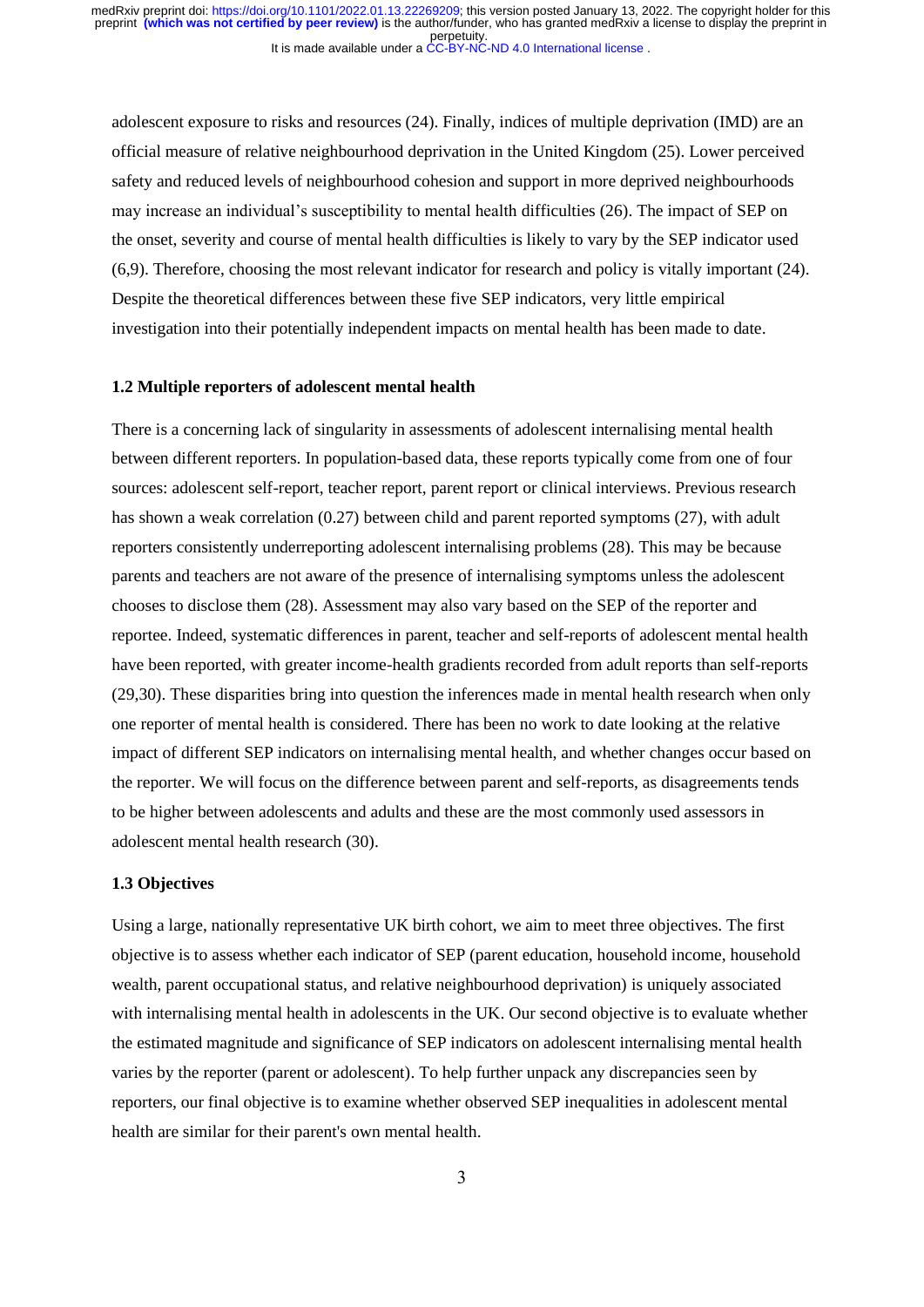# **2. Methods 2.1 Participants**

Data are from the Millennium Cohort Study (MCS), a longitudinal national birth cohort in the United Kingdom (31). The MCS includes data from 19,244 individuals born between September 2000 and January 2002. For further information about this cohort study, see [https://cls.ucl.ac.uk/cls](https://cls.ucl.ac.uk/cls-studies/millennium-cohort-study/)[studies/millennium-cohort-study/.](https://cls.ucl.ac.uk/cls-studies/millennium-cohort-study/) This cohort contains detailed information on five different SEP indicators: parent education, household income, household wealth, parent occupational status, and relative neighbourhood deprivation. This information will be taken from the age 11 sweep, which is the earliest sweep to include all five SEP variables and precedes the age 14 sweep when the mental health outcomes included in this study were assessed. The age 14 sweep is the first to contain both parent and adolescent self-reported internalising mental health.

Our analytical sample considers all cohort members with at least one measure of both mental health and SEP recorded at ages 14 and 11, respectively (N=10,969). Where there are multiple cohort members from the same family, one member has been selected at random for inclusion in our sample to prevent bias due to the within household nesting effect (32).

### **2.2 Variables**

#### Outcomes: Internalising mental health

#### *Parent Adolescent Report*

Parents reported on their teenager's mental health using the Strength and Difficulties Questionnaire (SDQ) (33). The SDQ is a 25-item instrument used to assess emotional, social, and behavioural functioning; it is a widely used research tool for young person mental health. Answers are grouped into five scales of five questions each, which sum to generate a score of 0 to 50. Higher scores are representative of greater mental health difficulties. In our analysis, we will focus exclusively on the score for emotional symptoms. The scoring is split into a 4-band categorisation: 0-3 represents close to average, 4 slightly raised, 5 to 6 high and 7-10 very high (34). The parent report version of this instrument is a valid screening tool for psychosocial problems (35).

### *Adolescent Self Report*

Adolescents reported on their mental health using the Short Moods and Feelings Questionnaire (SMFQ) (36). The SMFQ is a 13-item instrument used to assess adolescent depressive symptoms, a key reflection on internalising mental health difficulties. Answers to the questions are summed to generate a score ranging between 0 and 26. The adolescent self-report version has been shown to have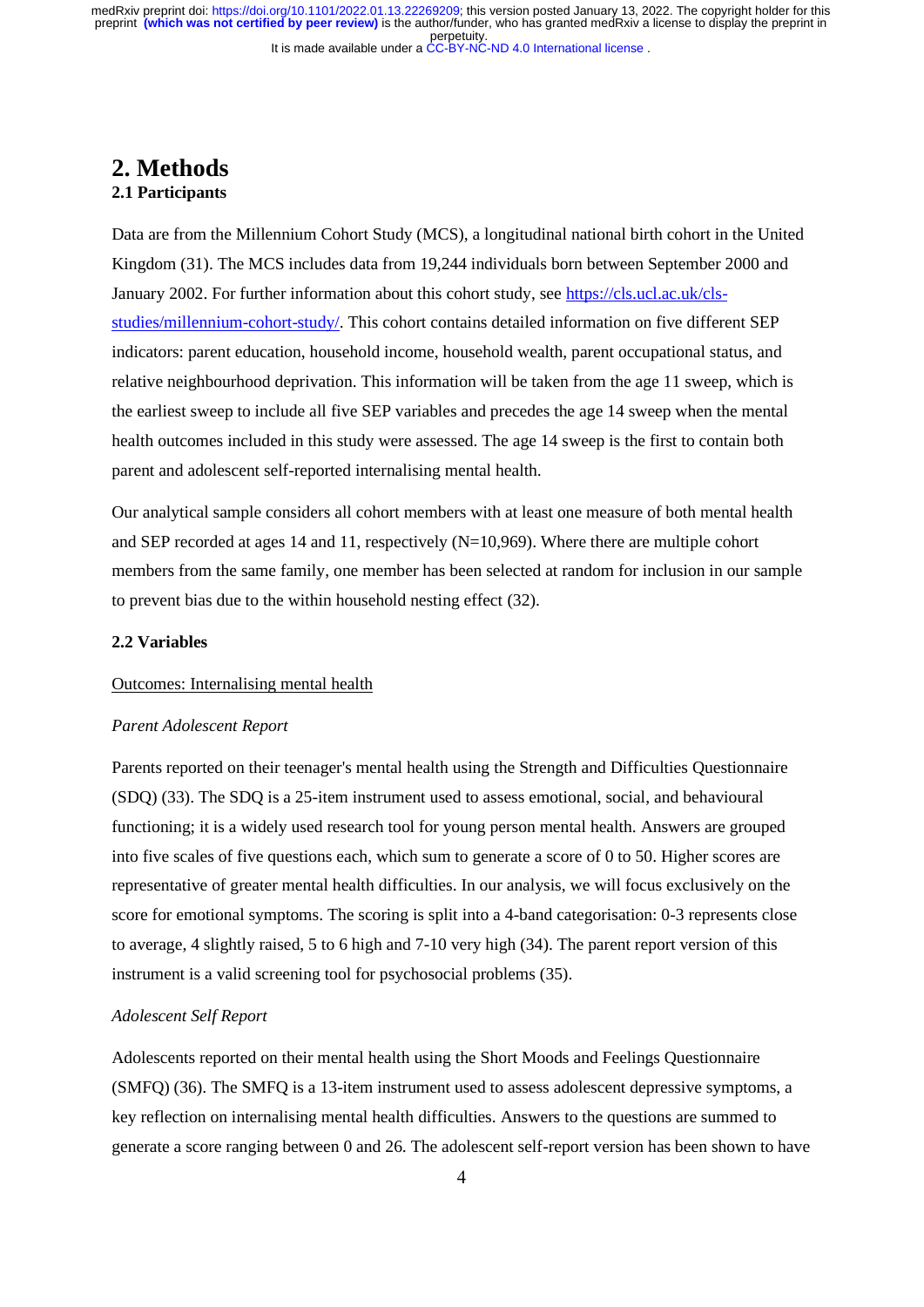strong internal consistency and be a valid screening tool (37). Higher scores are associated with greater depressive symptoms. Although there is no prescribed cut-off, the optimal value for differentiating depressed and non-depressed cases has been reported as ≥12 (37).

#### *Parent Self Report*

Parents reported on their own mental health using the Kessler Psychological Distress Scale (38). The Kessler scale is a 10-item questionnaire, scored from 0 to 50. It is used to assess anxiety and depressive symptoms experienced in the past four weeks. In this study we used measures completed by the same parent who completed the parent-reported assessment of the adolescent.

#### SEP indicators

National Vocational Qualification (NVQ) levels, which encompass both academic and vocational qualifications, were used to indicate parent education from 1 (no qualifications) to 6 (higher degree equivalent). We considered the highest parent education achieved.

UK Organisation for Economic Co-operation and Development weighted income quintiles were used to indicate household income from 1 (lowest) to 5 (highest), accounting for family size.

Household wealth was derived from 4 variables: Outstanding mortgages were subtracted from house value to give a measure of *housing wealth*. Debts owed were taken from the amount of investments and assets, to give a measure of *financial wealth*. Housing wealth and financial wealth were then summed to give an overall measure of *total net wealth*. This approach is based on one that has been used elsewhere with this cohort (22). The household wealth variable was then split into five quintiles for analyses.

The highest parent occupational status was considered. This was operationalised using the National Statistics Socio-economic Classification (NS-SEC) 6 categories: managerial, administrative, and professional occupations; intermediate occupations; small employers and own account workers; lower supervisory and technical occupations; semi-routine and routine occupations; and unemployed.

Local relative neighbourhood deprivation was measured from Indices of Multiple Deprivation (IMD) deciles. IMD deciles range from the most deprived decile to the least deprived decile. IMD are an official measure produced for small areas in the United Kingdom known as Lower-layer Super Output Areas (25).

#### **2.3 Data analyses**

Descriptive statistics of SEP indicators, mental health scores, and mental health scores by each SEP indicator were estimated. To visualise differences across the SEP distribution, histograms of mental health outcomes were produced for the most and least disadvantaged groups of each SEP indicator.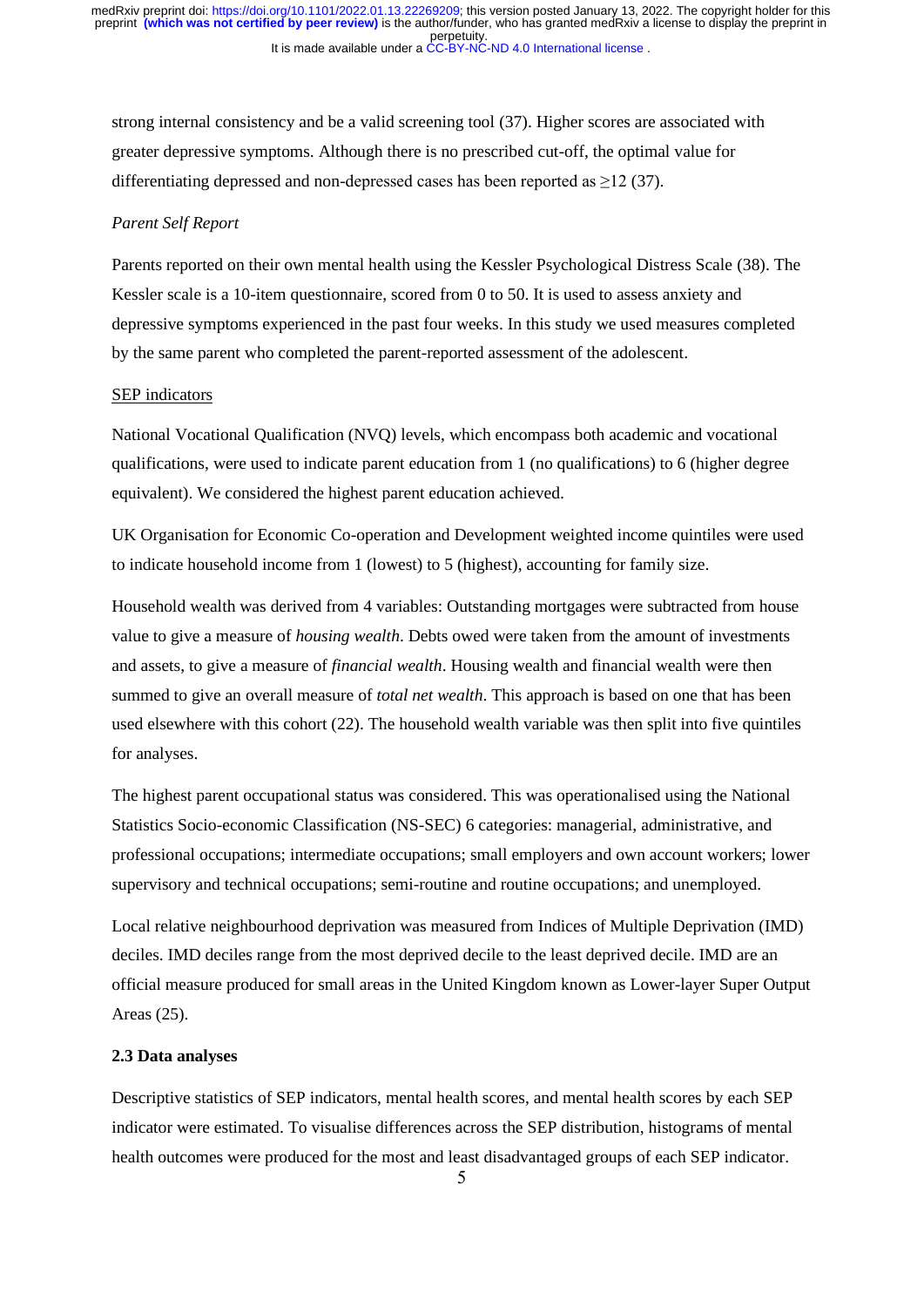To examine associations between the SEP indicators, we produced a correlation matrix and tested for collinearity.

Missing data in all analyses was accounted for with multiple imputation using chained equations (39). Missing values varied from 0.05% for relative neighbourhood deprivation to 54% for total mortgage (one component of the wealth variable), with a total of 19.7% missing cells overall. The data was imputed 25 times, using a range of auxiliary variables (parents age, housing tenure, parents selfreported health, adolescents self-reported health, parents ethnicity, number of parents/carers and parent reported adolescent mental health from the age 11 sweep). We applied sampling and attrition weights in our analyses to account for the stratified clustered design, oversampling of certain groups, and missing data due to attrition.

Outcome variables (parent and self-reported adolescent mental health) were standardised (converted to z-scores) before regression analyses were undertaken to allow direct comparison of effect sizes between reporters. The least disadvantaged socioeconomic group for each indicator acted as the reference group. All analyses were undertaken in Stata 16 (40).

To address our first objective, linear regression models were conducted with each SEP indicator in turn, to measure the unadjusted relationship between each SEP indicator and adolescent mental health. Parent and self-reported adolescent mental health scores were considered as separate outcome variables. Following this, an expanded model (multiple regression) with all five SEP indicators included simultaneously was produced, to establish the unique contribution of each indicator. The significance of the unique contributions was tested with a drop-one analysis: a model with all five SEP indicators compared to models with each indicator removed in turn, using log-likelihood ratio tests. Lastly, we compared the  $R^2$  values of the unadjusted and expanded models to investigate which dimensions of SEP explain more variance than others.

For our second objective, to evaluate whether the estimated magnitude and significance of SEP indicators on adolescent internalising mental health varies by the assessor, the model predicted means of both parent and self-reported adolescent mental health were plotted together for each of our five SEP indicators and their socioeconomic groupings.

To investigate our third objective, whether observed SEP inequalities in adolescent mental health are similar for parent's own mental health, unadjusted linear regression models and model predicted means were applied to parent's standardised mental health scores (Kessler scale), with each SEP indicator in turn. The predicted means were then plotted with parent-rated adolescent mental health for each SEP indicator.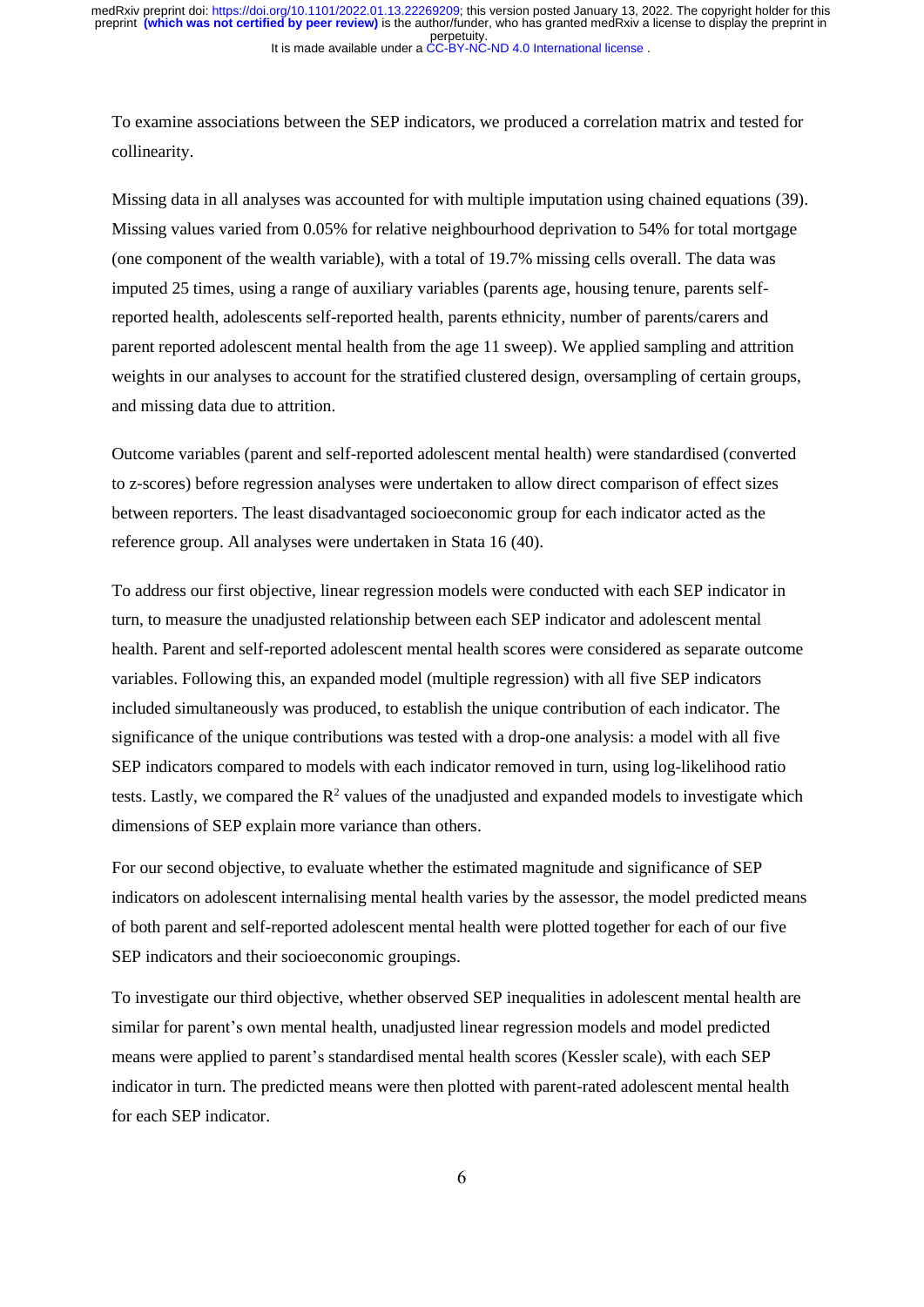In addition, we conducted two further analyses. Firstly, to report the associations of SEP with probable mental health disorders, dichotomised mental health outcomes (clinical levels of mental illhealth or not) were produced for both parent report and adolescent self-report measures based on established cut-offs for the respective measures (scores  $\geq$ 7 on the SDQ (very high (34)) and scores ≥12 on the SMFQ (optimal value for establishing depressed and non-depressed cases (37))). Logistic regressions and plots were used to visualise the unadjusted relationship between each SEP indicator and very high levels of adolescent internalising symptoms. The absence of clinical levels of internalising symptoms was the reference category. Secondly, to determine whether the effect of each SEP indicator was different in males and females as previously reported (41), we conducted a sex-SEP indicator interaction for parent and self-reported adolescent internalising symptoms. Model predicted means were estimated and plotted for adolescent internalising mental health for both sexes and for each SEP indicator.

# **3. Results 3.1 Descriptive Statistics**

Differences between the full cohort sample and the selected analytical sample were negligible for most variables (see Supplementary file, Section 1, Table S1). There were no issues of collinearity between the five SEP indicators (see Supplementary file, Section 1, Table S2 and Table S3). A noticeable difference in mean parent-reported adolescent internalising symptoms between the most and least disadvantaged groups, regardless of the SEP indicator used, was observed. However, this difference was considerably smaller and less consistent across SEP indicators for adolescent reports of internalising symptoms (see Table 1).

--------------------------PLEASE INSERT TABLE ONE HERE -------------------------------

Differences in the distributions of adolescent internalising mental health score (both parent and selfreport), between the most and least disadvantaged groups for each SEP indicator, can be found in Figures 1a and 1b. The most and least disadvantaged groups have a more similar distribution of internalising symptoms when reported by adolescents, than parents.

--------------------------------------PLEASE INSERT FIGURE ONE A HERE -------------------------------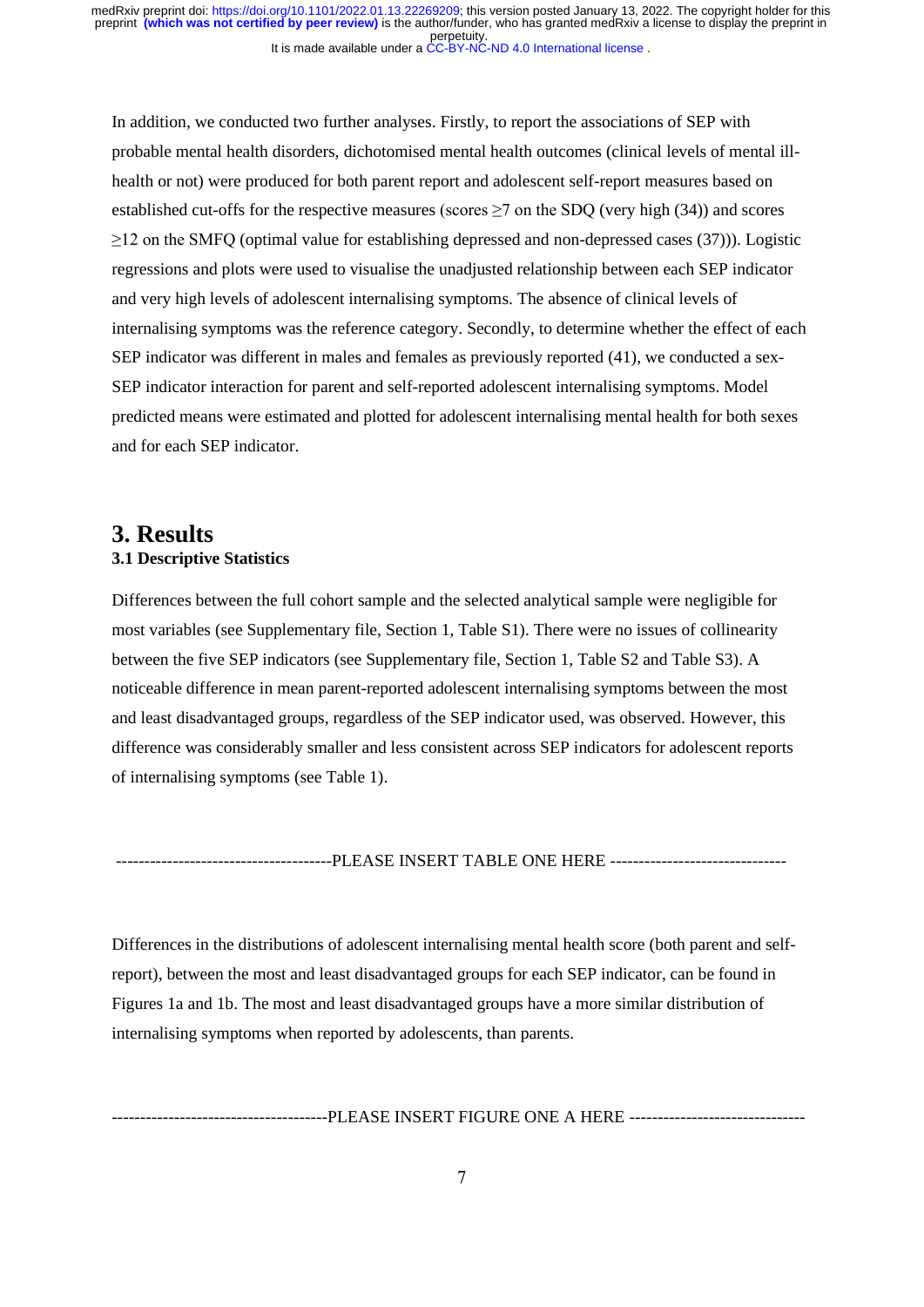--------------------------------------PLEASE INSERT FIGURE ONE B HERE -------------------------------

# **3.2 Objective 1. The unique association of SEP indicators with internalising mental health in adolescents**

### Parent-adolescent report

For all SEP indicators considered, we observed an association between being in the most disadvantaged socio-economic group and greater parent reported adolescent internalising symptoms in the unadjusted models. For example, belonging to the lowest income group was associated with an increase of around half of a standard deviation ( $\beta$ =.56 [0.5;0.62]) in internalising symptoms compared to those from the highest income group (see Table 1). In the expanded model, an association between the most disadvantaged groups of all SEP indicators considered, excluding relative neighbourhood deprivation, and greater parent-reported adolescent internalising symptoms was detected. Income presented the largest association with the outcome  $(\beta=0.3[0.21;0.39])$ . Drop one analyses revealed that income, occupational status, and relative neighbourhood deprivation added a unique contribution to the parent-reported model after accounting for other SEP indicators (see Supplementary file, Section 2, Table S4).

#### Adolescent self-report

In the unadjusted models, those in the most disadvantaged socioeconomic groups of income (β=0.11[0.04;1.7]), wealth (β=0.12[0.02;0.21]), and occupational status (β=0.08[0.03;0.13]) had greater adolescent self-reported internalising symptoms than those from the least disadvantaged groups. Relative neighbourhood deprivation did not present a consistent association with adolescent self-reported symptoms, whilst parent education was not associated with the outcome. However, in the expanded model an association was observed only with reduced income and wealth and greater self-reported internalising symptoms. In contrast, those in the two most disadvantaged groups of parent education had *fewer* self-reported symptoms than those from the least disadvantaged group. No relationship was found for occupational status or relative neighbourhood deprivation and adolescent internalising symptoms when all indicators were included in the same model. All SEP indicators excluding wealth, added a unique contribution to the adolescent-reported model after accounting for other SEP indicators.

Overall, associations between lower SEP and more adolescent internalising symptoms were greater and more consistent for parent-reports than adolescent self-reports. Indeed, SEP indicators explained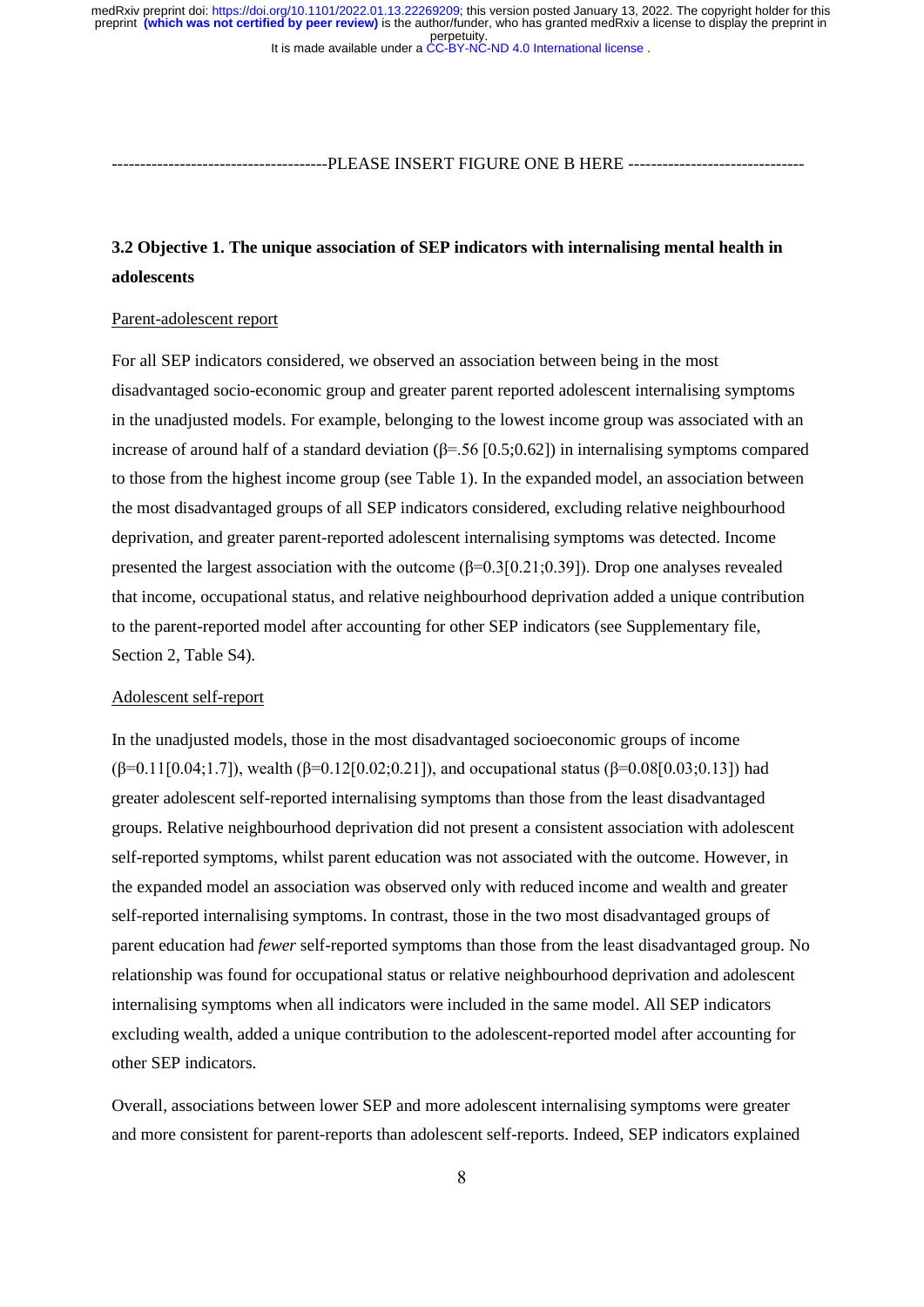more variance in the model predicting parent-reported internalising symptoms than in the model predicting self-reported symptoms (see Figure 2). We also observed that a model containing all five SEP indicators explained more variance than any single SEP indicator. For both parent and selfreport, income explained the most variance, whereas wealth the least.

-------------------------PLEASE INSERT FIGURE TWO HERE -----------------------------

#### **3.3 Objective 2. Comparison of SEP inequalities in adolescent mental health by assessor**

For all five SEP indicators considered, we observed that parents from more disadvantaged backgrounds rate their children as having worse mental health than their peers from less disadvantaged backgrounds (see Figure 3). SEP presents a smaller and less consistent association with self-reported adolescent internalising mental health compared to parent-reported adolescent symptoms. Indeed, parent education shows no relationship with self-reported internalising symptoms.

--------------------------------------PLEASE INSERT FIGURE THREE HERE -------------------------------

# **3.4 Objective 3. Comparison of SEP inequalities between parent-reports of adolescent mental health and parents own mental health**

There is great similarity between observed SEP inequalities for parent reports of adolescent symptoms, and parent self-reported internalising symptoms (see Figure 4). Parents in the most disadvantaged groups rate their own and their children's mental health as worse than their peers in less disadvantaged groups, for all 5 SEP indicators. The occupational status grouping of semi-routine and routine is an outlier. SEP indicators explained more variance in the model predicting parent selfreported internalising symptoms than in the model predicting parent-reported adolescent symptoms (see Supplementary file, Section 3, Figure S1).

#### ---------------------------------PLEASE INSERT FIGURE FOUR HERE ----------------------------

### **3.5 Planned additional analyses**

Tables and figures for these planned analyses can be found in the Supplementary file (Section 4).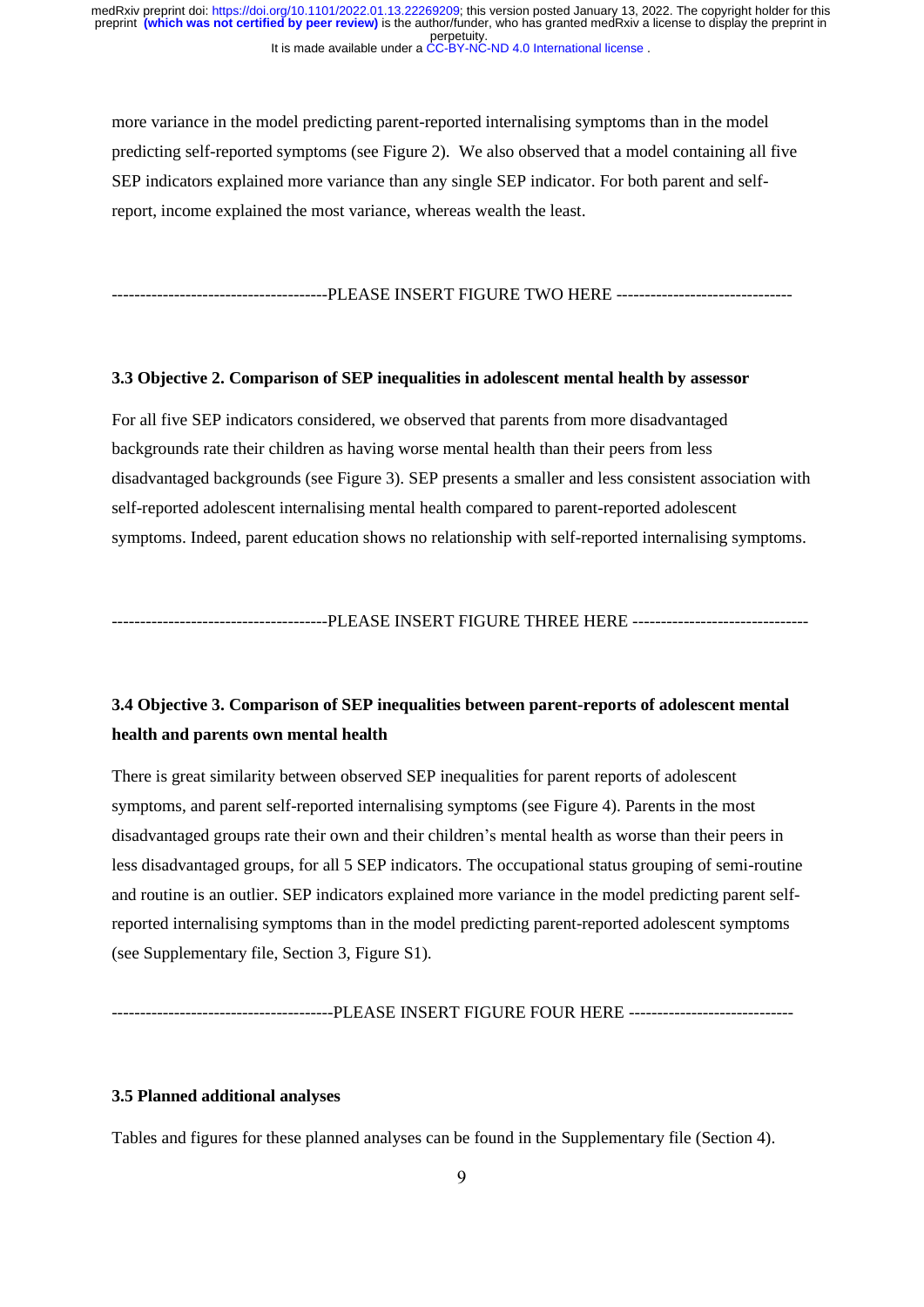#### 1. Adolescent internalising mental health as a binary outcome

Parents reported 462 (4.2%) members of our analytical sample with clinical-level internalising symptoms, whilst self-reports revealed 1,696 (15.5%) individuals with clinical-level symptoms based on established cut-off scores for measures used in this study. Models showed patterns similar to the main results (see Supplementary file, Section 4, Figure S2). For all five SEP indicators, an association was observed between lower SEP and increased clinical-levels of parent-reported adolescent internalising symptoms. For parent education, for example, adolescents from the most disadvantaged group had a 246% increase in the odds (OR=3.46[2.36;4.52]) that their parent would report them as having clinical-level internalising symptoms, compared to those from the least disadvantaged group. The relationship with wealth was weakest  $(OR=1.58[1.08;2.32])$ . For adolescent self-reported clinical-level internalising symptoms, an association was seen only for the most disadvantaged groups based on income  $(OR=1.35[1.14;1.61])$  and occupational status  $(OR=1.31[1.14;1.5])$ .

#### 2. Sex and SEP interaction

We found that females are consistently rated as having more internalising symptoms than males, regardless of the reporter. The difference in mental health scores between the sexes was greater when reported by adolescents than by their parents. With regards to the interactions between sex and SEP indicators, we observed similar patterns to the main results, regardless of sex, for the association between SEP and both parent and self-reported adolescent internalising symptoms (see Supplementary file, Section 4, Figure 3a and 3b). In other words, the associations between SEP and mental health were not discernibly different in males and females at this age.

# **4. Discussion**

As growing evidence points to the long-term effects of mental ill-health in adolescence on outcomes such as adult health, academic achievement, and human capital accumulation (42), identifying the socioeconomic antecedents of adolescent mental health is an essential objective of policy and research. In this paper, we have used a large, nationally representative UK birth cohort to investigate the extent to which five objective SEP indicators (parent education, household income, household wealth, parent occupational status, and relative neighbourhood deprivation) predict adolescent internalising mental health and how this varies as a function of the reporter.

All five SEP indicators were associated with parent-reported adolescent internalising symptoms, while only income, wealth, and occupational status were found to be associated with adolescent selfreported mental health. Household income was the most important SEP indicator for both parent and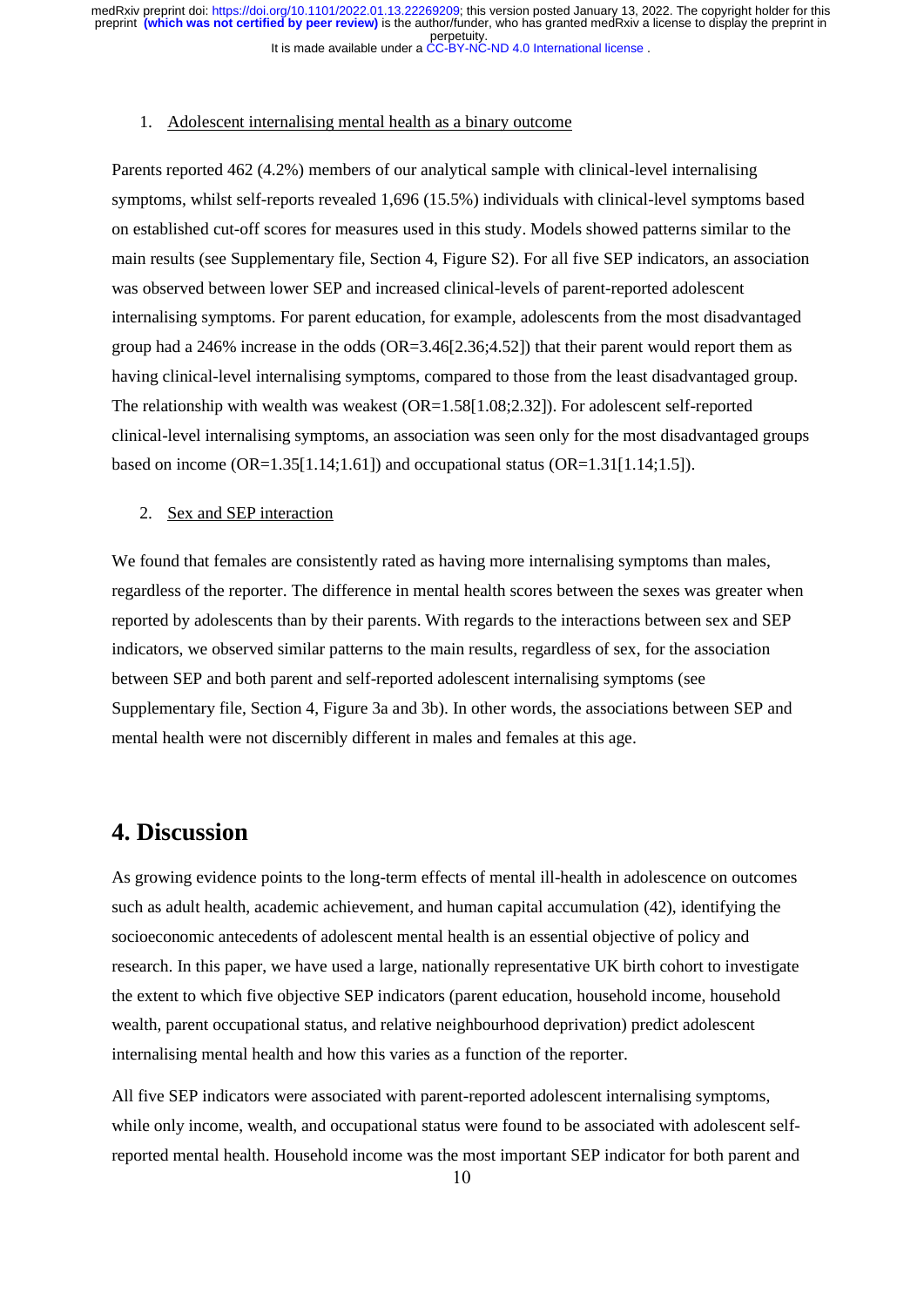adolescent reported mental health. Our findings also highlight that the inferences made about the health gradient in internalising adolescent mental health depend on who assesses the adolescent's mental health. The systematic differences we observed between parent and self-reported evaluations suggest that the estimated magnitude and significance of the health gradient was much greater when parents reported adolescent internalising symptoms, compared to when adolescents reported on themselves. Notably, the gradient of parent-reported adolescent internalising symptoms across SEP indicators mirrors that of the gradient for parent ratings of their own mental health.

### **4.1 Different SEP indicators and adolescent mental health**

Income is the SEP indicator most utilised in research regarding health gradients (8,29,30,43,44) and a lower income is consistently associated with worse adolescent mental health. Our research has reaffirmed this: of our five SEP indicators, income explained the most variance for adolescent internalising mental health, regardless of the reporter. Parents with a high income are able to access appropriate medical care and modify their child's environment to reduce the severity of their symptoms, which is likely more difficult for families with a lower income (45). The former is especially notable in the UK, where two-thirds of patients experience a year-long wait for NHS provided mental health services (46). Alternatively, the Family Stress Model (FSM) posits that a reduction in, or low income constitutes a risk for child mental health, through economic pressure (e.g., difficulty paying rent and shopping habits in food and clothing), and negative changes in parental mental health, marital interaction and therefore parental quality (47). For example, a recent review found parents who are stressed due to a low income show harsher parenting, are less supportive, and present a lower provision of social and cognitive enrichments for their child (48). Additionally, a study utilising the MCS demonstrated that transitions to income-poverty in childhood increase the odds of child and maternal mental health problems, independent of changes in employment status (49). The FSM is also purported to be relevant to educational differences in SEP as well as economic differences (50).

A strong association was observed between parent education and parent-reported adolescent mental health. Indeed, adolescents whose parents had no formal qualifications were 3.5 times more likely to have disorder-levels of parent-reported internalising symptoms (determined by clinical cut offs), than their peers from households with a higher degree. This supports patterns seen in a study in Norway (51), but existing research is inconsistent, with an analysis of an American cohort, suggesting parent education predicts severity, but not onset, of internalising symptoms (52). High parent education is likely to confer better access to resources, such as mental health treatment (6). It may also signify parents' patience and nurturing qualities, and hence their parenting practises (45). However, we observed no relationship between parent education and adolescent self-reported mental health in an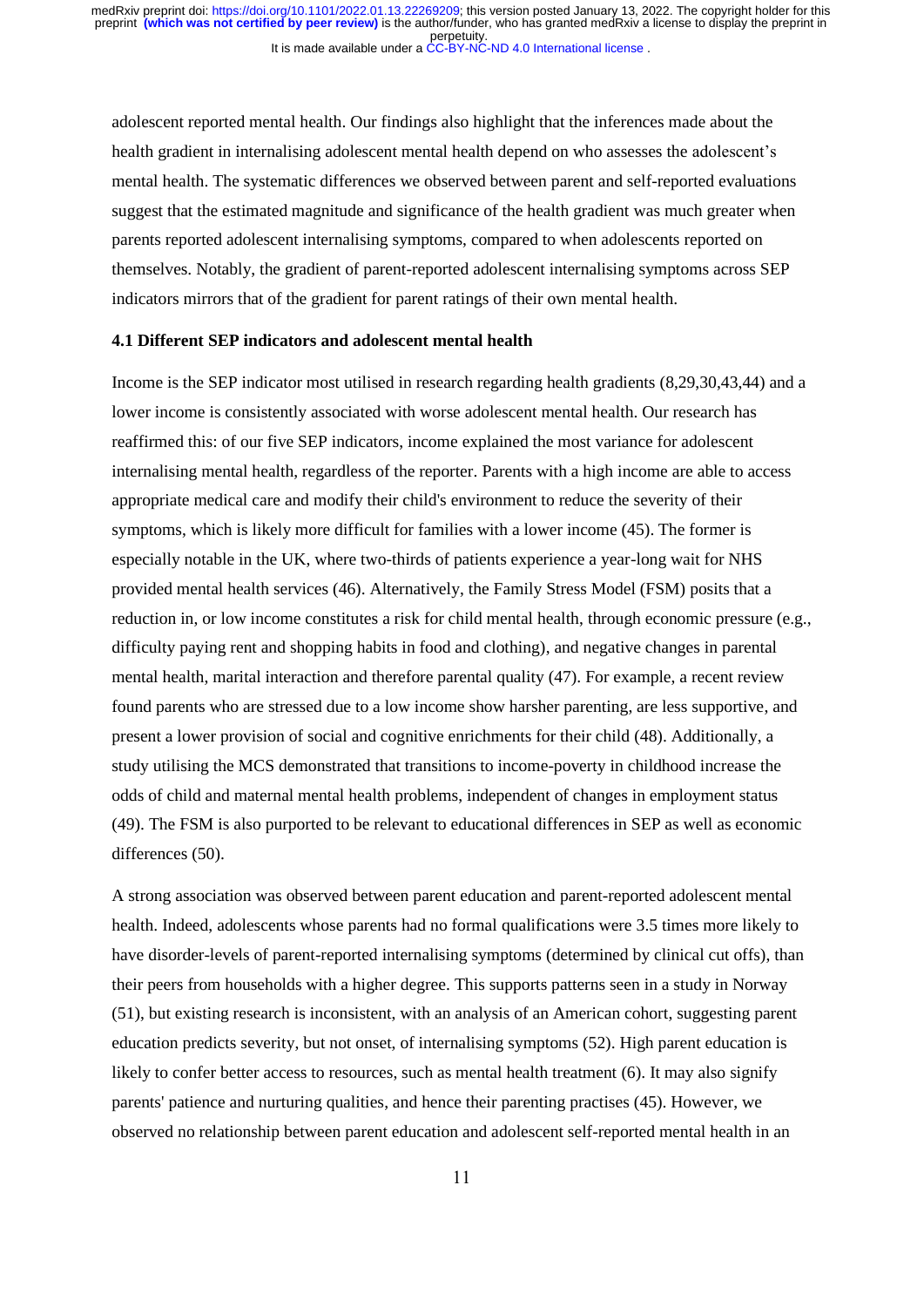unadjusted model, and in an expanded model, reduced parent education was associated to *fewer* selfreported internalising symptoms. Parent education, and the advantages it may confer, might be of less importance to adolescents as peer-group influences increase (53) and, thus, may not be incorporated into adolescents' expectations of their own mental health.

We observed a weak relationship between household wealth and adolescent internalising symptoms, regardless of the reporter. A previous study in the US found a stronger relationship between wealth and disorder-level internalising symptoms than suggested by our study (54). However, financial assets (one half of the wealth variable) have previously been found not to be independently associated to this outcome in the UK (22), unlike in the USA. This is most likely explained by the higher frequency of financial asset ownership in the USA compared with the UK (55). Housing wealth may predispose families to their neighbourhoods and schooling conditions, as house prices are greater in the catchment areas of more desirable schools (56).

Compared to the other indicators, parent occupational status was moderately predictive of adolescent internalising symptoms across both parent and self-reports. Recent comparable research is limited. Occupational status likely reflects either material and structural factors (perhaps due to income), or a hierarchy of power and prestige in society (social class). However, with the rise of new jobs that do not directly correspond to NS-SEC occupational categories (e.g. influencer and life coach), and with most measures being developed and validated on men (24), it has been argued that occupational classification systems are quickly becoming obsolete (57). Indeed, only 2% of parents in our analytical sample worked in low supervisory or technical occupations.

Relative neighbourhood deprivation was predictive of adolescent internalising symptoms when reported by parents, but this association was inconsistent when self-reported by adolescents. It is unclear whether those living in communities characterised by more disadvantage face greater mental health difficulties due to living in such an environment (social-interactive, environmental, and institutional mechanisms (58)), or because they tend to have reduced financial resources and education (26). Despite this, we found that relative neighbourhood deprivation did add a unique contribution to our models. However, a recent review reported that only 9 of 18 studies (50%) observed an association between neighbourhood deprivation, particularly neighbourhood social environment, and young people's internalising mental health (26). Another study reported that associations between changes in neighbourhood deprivation and mental health disappeared after controlling for other life events (59).

Our study has shown that although females have greater internalising symptoms, the health gradient is in fact consistent between males and females at this age, regardless of the reporter. This is the case for each examined SEP indicator. Our results are in contrast to previous research, which found no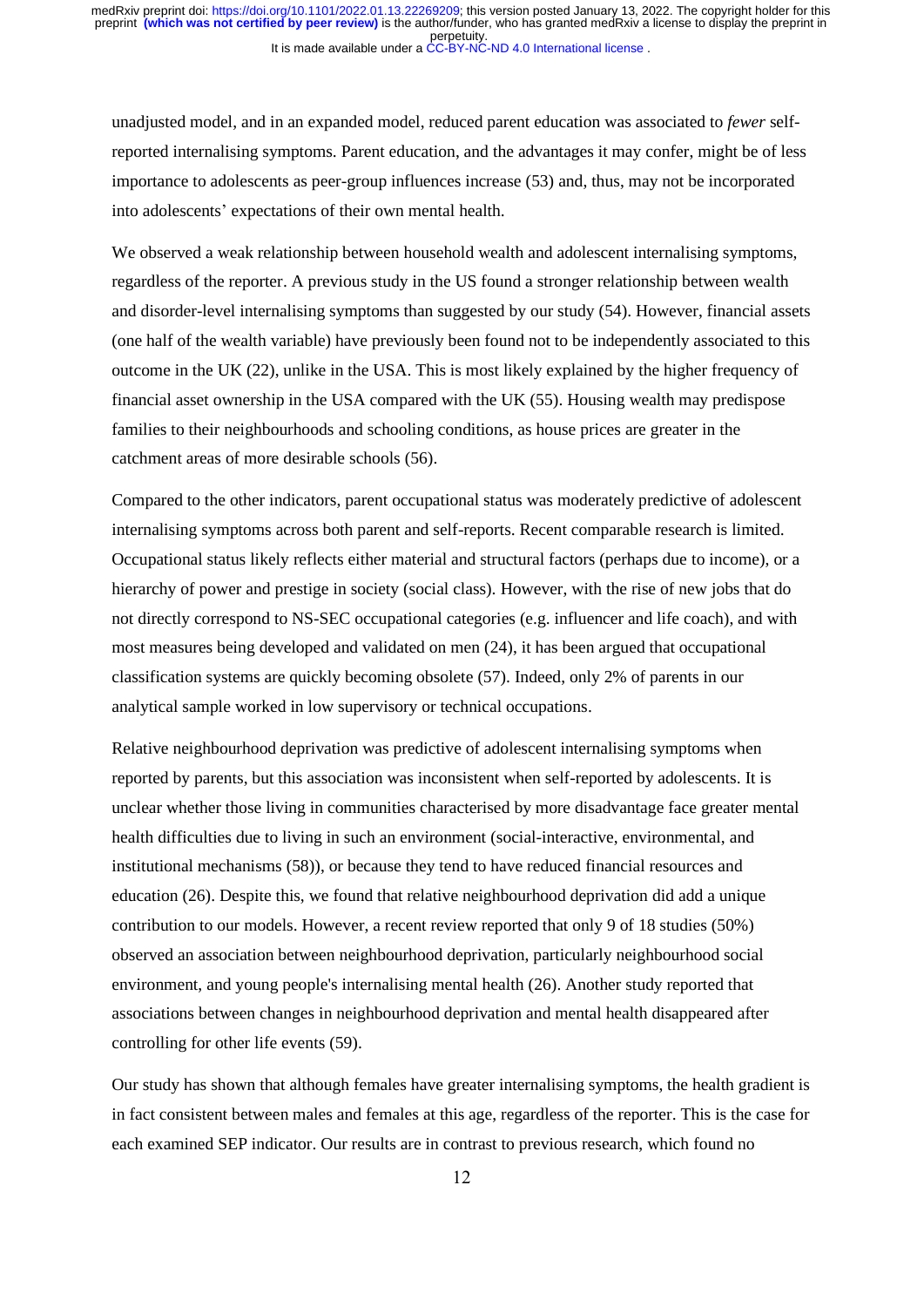It is made available under a [CC-BY-NC-ND 4.0 International license](http://creativecommons.org/licenses/by-nc-nd/4.0/) . perpetuity. preprint **(which was not certified by peer review)** is the author/funder, who has granted medRxiv a license to display the preprint in medRxiv preprint doi: [https://doi.org/10.1101/2022.01.13.22269209;](https://doi.org/10.1101/2022.01.13.22269209) this version posted January 13, 2022. The copyright holder for this

association between internalising symptoms and income in adolescent males, but such an association in adolescent females (43). This difference was attributed to differences in age at pubertal onset and developmental sex differences. A disparity in the health gradient between the sexes has also been observed in later life (60).

#### **4.2 The difference in SEP gradients between assessors**

Differences in the ratings of adolescent internalising mental health between assessors are wellestablished (27). However, only two studies, to our knowledge, have focused on the adolescent mental health gradient and whether this varies by the assessor, but both utilised only one (income) SEP indicator (29,30). They found that the differences between respondents' ratings of British and Australian adolescents (11 to 15 and 10 to 15-year-olds, respectively) internalising mental health to vary based on income, with adolescents' own assessments of their mental health suggesting a lower income-health gradient than their parents' assessments. The latter study found that the magnitude of difference reduced when maternal mental health variables were controlled for, but these may be on the causal pathway (29). The confirmation of these patterns in our study, for multiple SEP indicators, suggests these findings may be due to a genuine mechanism of systematic bias between assessors in the evaluations of adolescent mental health across SEP, rather than being specific to the data or methods used.

For use in research and policy, it is important to evaluate the relative utility of each of the assessors' viewpoints, but this is hard to distinguish in the absence of an accurate 'objective' measure. The aforementioned British study attempted to deconstruct the predictive power of assessors using the number of days a child was absent from school (30). They found that only teacher reports of internalising symptoms were associated with this measure. However, absenteeism may not be the most reliable measure of mental health. Absentee rates reported by teachers may be clouded in the same type of socially graded heterogeneity as mental health reports (29). Furthermore, some children's home environments may exacerbate their symptoms, and so they prefer to attend school. Crucially, it is not acceptable to ignore self-reports of adolescent mental health. Children as young as seven have been shown to be reliable self-reporters of their own health (61) and mental health is inherently subjective, thus an adolescent who feels distress is no less valid in their report just because their parents have not noticed. Indeed, parent reports on their adolescent's mental health could simply reflect their own mental health states, thus explaining the similarity in SEP inequalities between parent reported adolescent mental health and parent's own mental health observed in our study. The greater inequalities in parents self-reports than adolescents self-reports of internalising symptoms, could then reflect only the accumulation of adverse effects from living in a more disadvantaged SEP over time (45) and its effect on mental health.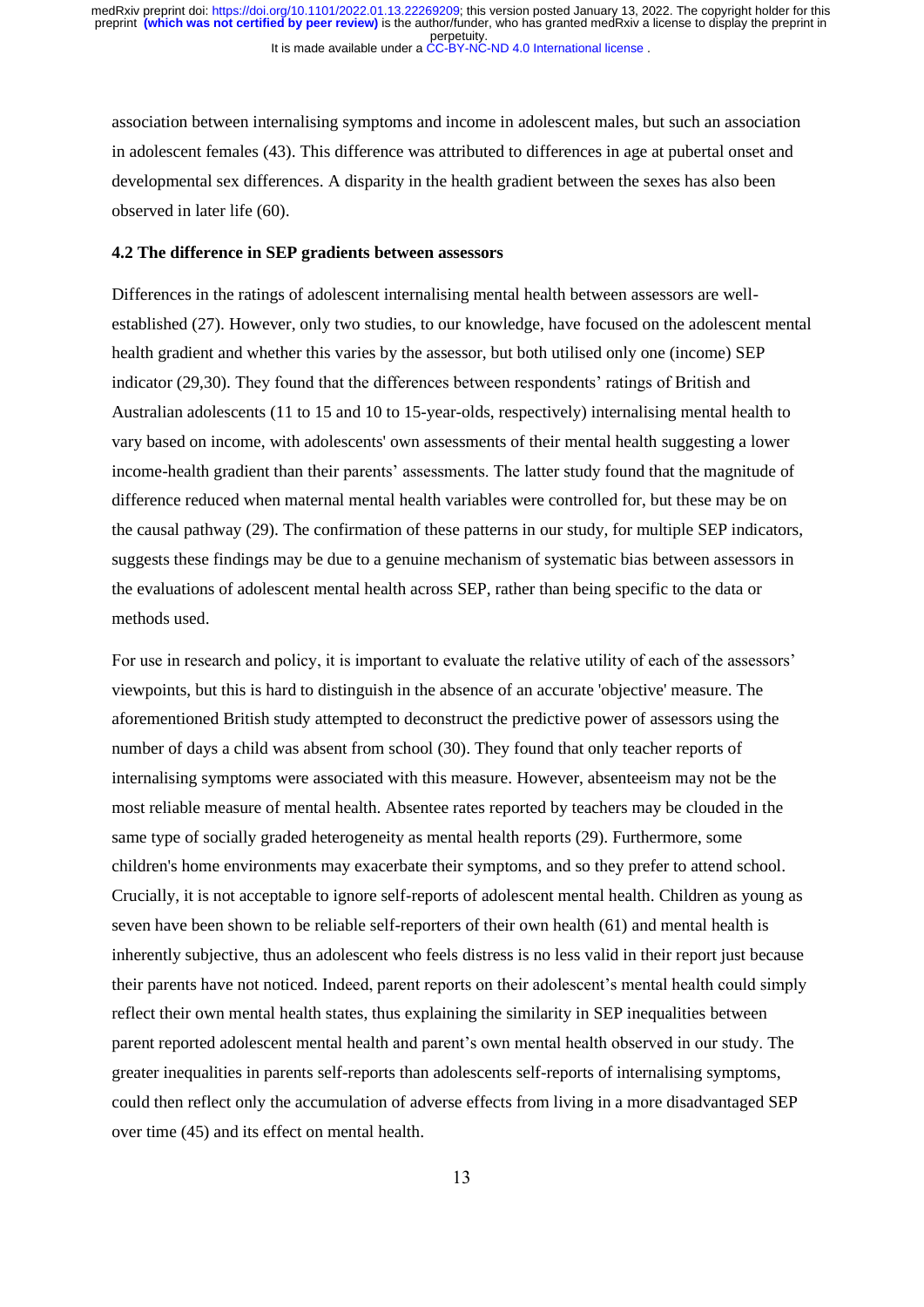It is possible that the true extent of the adolescent-reported health gradient has not been captured by our use of objective SEP indicators. A recent study of multiple European countries found that inequalities in self-reported health and life satisfaction were larger when adolescent subjective social status (SSS) rather than objective SEP measures was used (57). SSS reflects relative standings (in school or neighbourhood, for example) rather than absolute levels. The subjective nature of SSS might allow it to share bidirectional effects with health (62). Objective SEP indicators did not account for the association between SSS and mental health, and indeed SSS and objective SEP indicators were reported to share just 6-8% of common variance (57).

Despite the greater prevalence of clinical diagnoses in more objectively disadvantaged groups (6), objective SEP indicators are likely less relevant to adolescents than SSS. Adolescent's expectations, and thus ratings, of their mental health may be more concerned with local and subjective comparisons, and thus perceptions and psychosocial processes, than societies material inequalities. As individuals age, they may incorporate a greater awareness of population inequalities into their expectations, and thus ratings, of their own and their children's mental health. This could explain why socio-economic inequalities in adolescent mental health, measured with objective SEP indicators, are greater when reported by parents than by adolescents themselves. However, we did observe inequalities in adolescent self-reported mental health for three objective SEP indicators. Perhaps subjective and objective SEP indicators relate to adolescent mental health through different causal pathways (63).

### **4.3 Strengths and limitations**

Our study was supported by the strength of a large, nationally representative, longitudinal cohort, which has collected both parent and self-report measures of internalising adolescent mental health and information on five objective SEP indicators.

However, our study has several limitations which are inherent in the data source and how the outcomes were measured. Firstly, bias in attrition, where higher rates of attrition have been reported for adolescents of low SEP or those with mental health difficulties, most likely led to an underestimation of the health gradient. Additionally, the lack of a self-report measure directly comparable to that of the parent-report measure and the absence of a clinical assessment were also limitations. The findings also do not address the possible mechanisms for the health gradient seen, but instead describe the health gradient and observed associations.

### **4.4 Conclusions**

This study has found that five objective SEP indicators were associated with parent-reported adolescent internalising mental health in a nationally representative cohort. The mental health of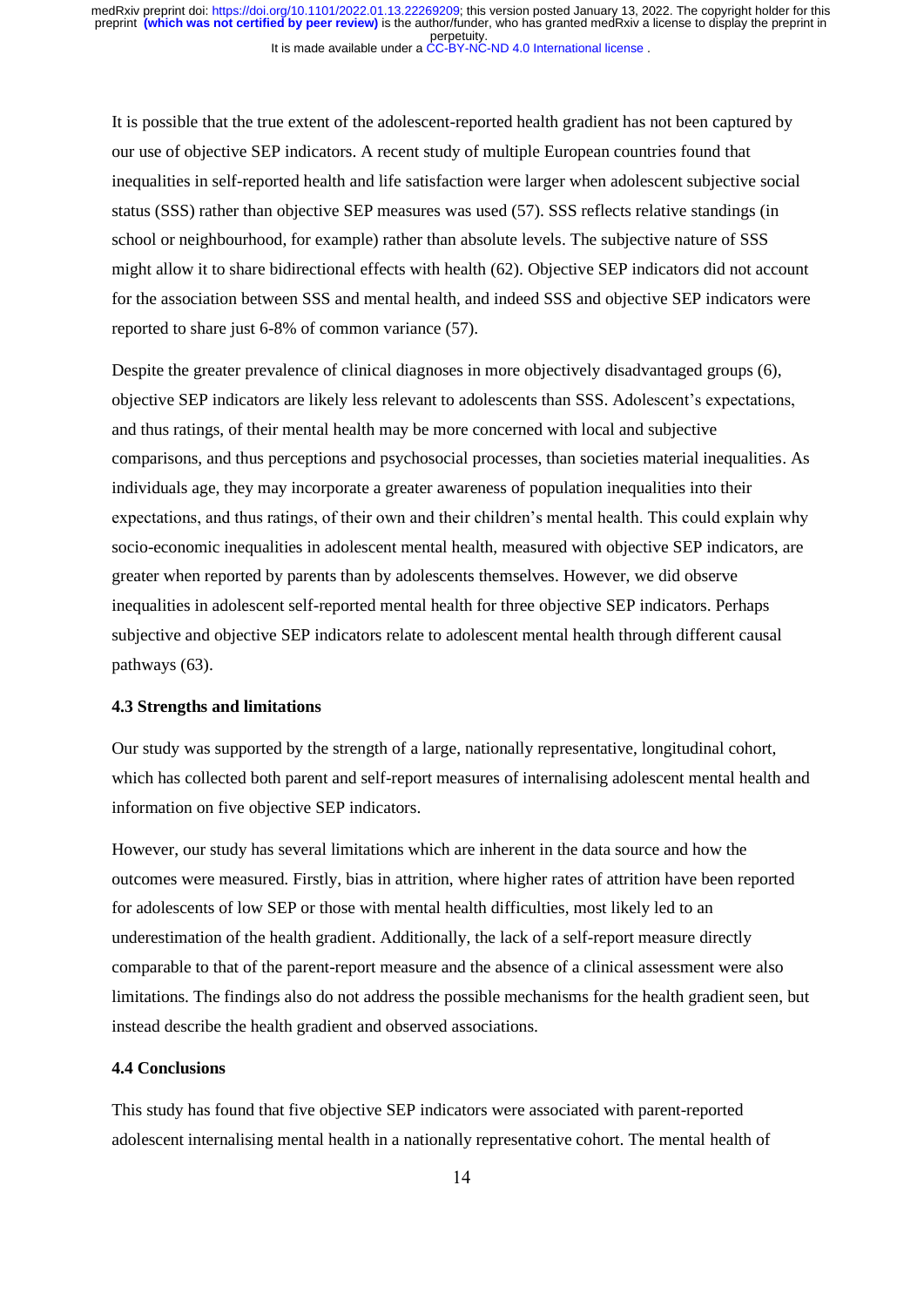It is made available under a [CC-BY-NC-ND 4.0 International license](http://creativecommons.org/licenses/by-nc-nd/4.0/) . perpetuity. preprint **(which was not certified by peer review)** is the author/funder, who has granted medRxiv a license to display the preprint in medRxiv preprint doi: [https://doi.org/10.1101/2022.01.13.22269209;](https://doi.org/10.1101/2022.01.13.22269209) this version posted January 13, 2022. The copyright holder for this

adolescents in more disadvantaged groups was rated worse than their peers from less disadvantaged groups, thus producing a health gradient. It is crucial to reduce the number of children growing up in poverty, currently standing at 31% in the UK (64), to reduce growing health inequalities (44). Interestingly, the parent's mental health gradient mirrored that of the parent-reported adolescent mental health gradient. When using adolescent self-reports, only three of the five SEP indicators (household income, household wealth, and parent occupational status) were associated with internalising symptoms. The estimated magnitude and significance of the health gradient was larger when rated by parents than by adolescents themselves for five SEP indicators. Thus, a systematic bias existed in estimates of the adolescent mental health gradient dependent on the assessor. Additionally, household income was the most important SEP indicator for both parent and adolescent reported mental health.

# **References**

- 1. Murray CJL, Vos T, Lozano R, Naghavi M, Flaxman AD, Michaud C, et al. Disabilityadjusted life years (DALYs) for 291 diseases and injuries in 21 regions, 1990-2010: A systematic analysis for the Global Burden of Disease Study 2010. Lancet. 2012;
- 2. Copeland WE, Wolke D, Shanahan L, Costello J. Adult functional outcomes of common childhood psychiatric problems a prospective, longitudinal study. JAMA Psychiatry. 2015;
- 3. Stansfeld S, Clark C, Bebbington P, King M, Jenkins R, Hinchliffe S. Mental health and wellbeing in England: Adult Psychiatric Morbidity Survey 2014. In: Adult Psychiatric Morbidity Survey 2014. 2016.
- 4. Stevenson D, Farmer P. Thriving at Work: The Independent Review of Mental Health and Employers. Department of Health and Social Care. 2017.
- 5. Marmot M, Bell R. Fair society, healthy lives. Public Health. 2012;
- 6. Reiss F. Socioeconomic inequalities and mental health problems in children and adolescents: A systematic review. Social Science and Medicine. 2013.
- 7. Meyer OL, Castro-Schilo L, Aguilar-Gaxiola S. Determinants of mental health and self-rated health: A model of socioeconomic status, neighborhood safety, and physical activity. Am J Public Health. 2014;
- 8. Jacquet E, Robert S, Chauvin P, Menvielle G, Melchior M, Ibanez G. Social inequalities in health and mental health in France. The results of a 2010 population-based survey in Paris Metropolitan Area. PLoS One. 2018;
- 9. Davis E, Sawyer MG, Lo SK, Priest N, Wake M. Socioeconomic Risk Factors for Mental Health Problems in 4-5-Year-Old Children: Australian Population Study. Acad Pediatr. 2010;
- 10. Huaqing qi C, Kaiser AP. Behavior Problems of Preschool Children From Low-Income Families: Review of the Literature. Topics Early Child Spec Educ. 2003;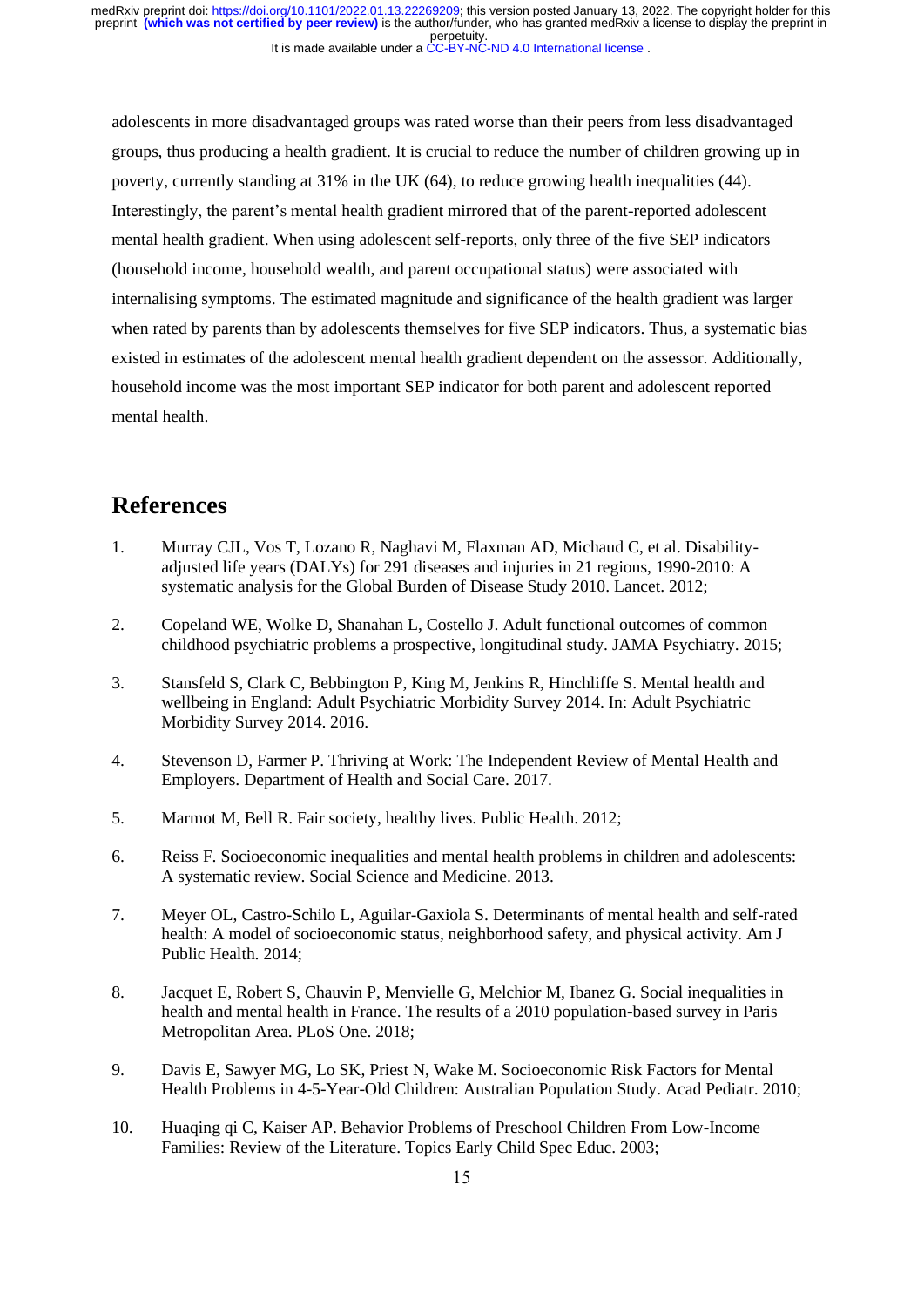It is made available under a [CC-BY-NC-ND 4.0 International license](http://creativecommons.org/licenses/by-nc-nd/4.0/) . perpetuity. preprint **(which was not certified by peer review)** is the author/funder, who has granted medRxiv a license to display the preprint in medRxiv preprint doi: [https://doi.org/10.1101/2022.01.13.22269209;](https://doi.org/10.1101/2022.01.13.22269209) this version posted January 13, 2022. The copyright holder for this

- 11. Kessler RC, Berglund P, Demler O, Jin R, Merikangas KR, Walters EE. Lifetime prevalence and age-of-onset distributions of DSM-IV disorders in the national comorbidity survey replication. Archives of General Psychiatry. 2005.
- 12. Richards M, Abbott R. Childhood mental health and life chances in post-war Britain Insights from three national birth cohort studies. Centre for Mental Health. 2009.
- 13. Prince M, Patel V, Saxena S, Maj M, Maselko J, Phillips MR, et al. No health without mental health. Vol. 370, Lancet. 2007.
- 14. Costello EJ, Compton SN, Keeler G, Angold A. Relationships between Poverty and Psychopathology: A Natural Experiment. J Am Med Assoc. 2003;
- 15. Rehm J, Shield KD. Global Burden of Disease and the Impact of Mental and Addictive Disorders. Curr Psychiatry Rep. 2019 Jan 1;21(2):1–7.
- 16. Braveman P, Cubbin C, Daly MC, Duncan G, McDonough P, Williams DR. Optimal ses indicators cannot be prescribed across all outcomes (multiple letters). American Journal of Public Health. 2003.
- 17. Assis SG, Avanci JQ, Carvalhaes de Oliveira R de V. Socioeconomic inequalities and child mental health. Rev Saude Publica. 2009;
- 18. Pascoe JM, Wood DL, Duffee JH, Kuo A. Mediators and adverse effects of child poverty in the United States. Pediatrics. 2016;
- 19. Keister L. Income and wealth are not highly correlated: here is why and what it means [Internet]. Work In Progress. 2018 [cited 2020 Nov 9]. Available from: http://www.wipsociology.org/2018/10/29/income-and-wealth-are-not-highly-correlated-hereis-why-and-what-it-means/
- 20. Saez E, Zucman G. Wealth in equality in the United States since 1913: Evidence from capitalized income tax data. Q J Econ. 2016;
- 21. Killewald A, Pfeffer FT, Schachner JN. Wealth inequality and accumulation. Annual Review of Sociology. 2017.
- 22. Moulton V, Goodman A, Nasim B, Ploubidis GB, Gambaro L. Parental Wealth and Children's Cognitive Ability, Mental, and Physical Health: Evidence From the UK Millennium Cohort Study. Child Dev. 2020;
- 23. Griffiths D, Lambert PS. Dimensions and boundaries: Comparative analysis of occupational structures using social network and social interaction distance analysis. Sociol Res Online. 2012;
- 24. Shavers VL. Measurement of socioeconomic status in health disparities research. J Natl Med Assoc. 2007;
- 25. Noble S, Mclennan D, Noble M, Plunkett E, Gutacker N, Silk M, et al. The English Indices of Deprivation 2019; Research report. Ministry of Housing, Communities and Local Government. 2019.
- 26. Visser K, Bolt G, Finkenauer C, Jonker M, Weinberg D, Stevens GWJM. Neighbourhood deprivation effects on young people's mental health and well-being: A systematic review of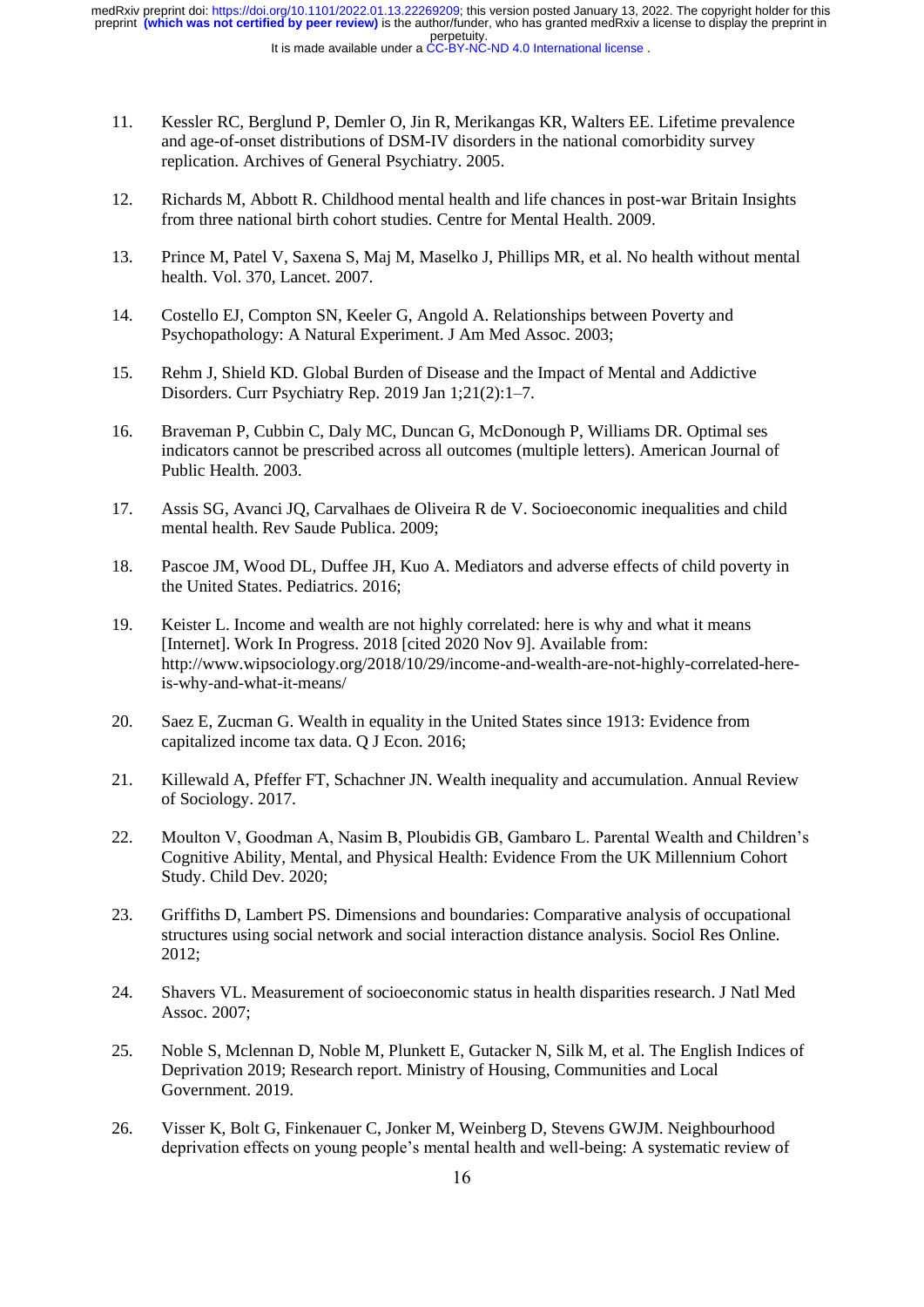the literature. Social Science and Medicine. 2021.

- 27. Thapar A, McGuffin P. Validity of the shortened Mood and Feelings Questionnaire in a community sample of children and adolescents: A preliminary research note. Psychiatry Res. 1998;
- 28. Rescorla LA, Ginzburg S, Achenbach TM, Ivanova MY, Almqvist F, Begovac I, et al. Cross-Informant Agreement Between Parent-Reported and Adolescent Self-Reported Problems in 25 Societies. J Clin Child Adolesc Psychol. 2013;
- 29. Khanam R, Nghiem S, Rahman M. The income gradient and child mental health in Australia: does it vary by assessors? Eur J Heal Econ. 2020;
- 30. Johnston DW, Propper C, Pudney SE, Shields MA. The income gradient in childhood mental health: All in the eye of the beholder? J R Stat Soc Ser A Stat Soc. 2014;177(4).
- 31. Centre for Longitudinal Studies. Millenium Cohort Study Dataset [Internet]. UK Data Services. 2018. Available from: https://beta.ukdataservice.ac.uk/datacatalogue/series/series?id=2000031#!/abstract
- 32. Wampold BE, Serlin RC. The consequence of ignoring a nested factor on measures of effect size in analysis of variance. Psychol Methods. 2000;
- 33. Goodman R. The strengths and difficulties questionnaire: A research note. J Child Psychol Psychiatry Allied Discip. 1997;
- 34. Youth In Mind. Scoring the SDQ [Internet]. 2016 [cited 2020 Nov 12]. Available from: https://www.sdqinfo.org/py/sdqinfo/c0.py
- 35. Vugteveen J, de Bildt A, Theunissen M, Reijneveld M, Timmerman M. Validity Aspects of the Strengths and Difficulties Questionnaire (SDQ) Adolescent Self-Report and Parent-Report Versions Among Dutch Adolescents. Assessment. 2019;
- 36. Angold A, Costello J, Van Kämmen W, Stouthamer-Loeber M. Development of a short questionnaire for use in epidemiological studies of depression in children and adolescents: factor composition and structure across development. Int J Methods Psychiatr Res. 1996;
- 37. Thabrew H, Stasiak K, Bavin LM, Frampton C, Merry S. Validation of the Mood and Feelings Questionnaire (MFQ) and Short Mood and Feelings Questionnaire (SMFQ) in New Zealand help-seeking adolescents. Int J Methods Psychiatr Res. 2018;
- 38. Kessler RC, Andrews G, Colpe LJ, Mroczek DK. Short screening scales to monitor population prevalences and trends in non-specific psychological distress. 2002 [cited 2021 Apr 15]; Available from: https://www.researchgate.net/publication/11174017
- 39. Rubin D. Multiple imputation for nonresponse in surveys [Internet]. 2004 [cited 2021 Mar 3]. Available from: https://books.google.co.uk/books?hl=en&lr=&id=bQBtw6rx\_mUC&oi=fnd&pg=PR24&ots=8 PoJdP-XeN&sig=l35sET7zBnhtKf9-sLUTfAwNz5U
- 40. StataCorp. Stata Statistical Software: Release 16. College Station, TX: StataCorp LLC.; 2019.
- 41. Hutton K, Nyholm M, Nygren JM, Svedberg P. Self-rated mental health and socio-economic background: A study of adolescents in Sweden. BMC Public Health [Internet]. 2014 Apr 23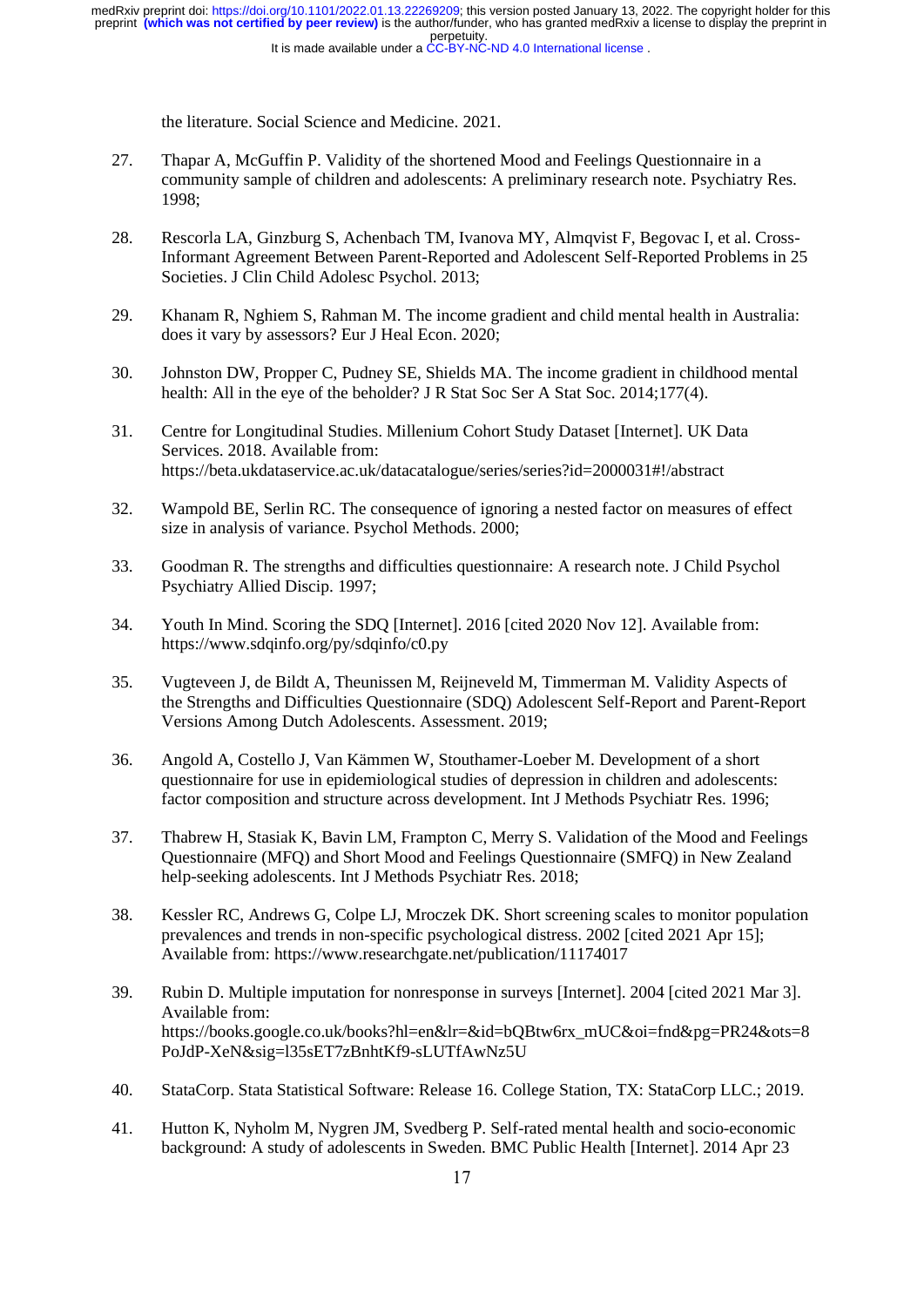perpetuity. preprint **(which was not certified by peer review)** is the author/funder, who has granted medRxiv a license to display the preprint in medRxiv preprint doi: [https://doi.org/10.1101/2022.01.13.22269209;](https://doi.org/10.1101/2022.01.13.22269209) this version posted January 13, 2022. The copyright holder for this

It is made available under a [CC-BY-NC-ND 4.0 International license](http://creativecommons.org/licenses/by-nc-nd/4.0/) .

[cited 2021 Mar 3];14(1):394. Available from: http://bmcpublichealth.biomedcentral.com/articles/10.1186/1471-2458-14-394

- 42. Thompson EJ, Richards M, Ploubidis GB, Fonagy P, Patalay P. Changes in the adult consequences of adolescent mental ill-health: Findings from the 1958 and 1970 British birth cohorts. Psychol Med. 2021;
- 43. Patalay P, Fitzsimons E. Development and predictors of mental ill-health and wellbeing from childhood to adolescence. Soc Psychiatry Psychiatr Epidemiol. 2018;
- 44. Collishaw S, Furzer E, Thapar AK, Sellers R. Brief report: a comparison of child mental health inequalities in three UK population cohorts. Eur Child Adolesc Psychiatry [Internet]. 2019 Nov 1 [cited 2021 Mar 22];28(11):1547–9. Available from: https://doi.org/10.1007/s00787- 019-01305-9
- 45. Case A, Lubotsky D, Paxson C. Economic Status and Health in Childhood: The Origins of the Gradient. 2002.
- 46. Iqbal Z, Airey ND, Brown SR, Wright NMJ, Miklova D, Nielsen V, et al. Waiting list eradication in secondary care psychology: Addressing a National Health Service blind spot. Clin Psychol Psychother [Internet]. 2021 Jan 11 [cited 2021 Mar 24];cpp.2551. Available from: https://onlinelibrary.wiley.com/doi/10.1002/cpp.2551
- 47. Conger RD, Ge X, Elder GH, Lorenz FO, Simons RL. Economic Stress, Coercive Family Process, and Developmental Problems of Adolescents. Child Dev. 1994;
- 48. Masarik AS, Conger RD. Stress and child development: A review of the Family Stress Model. Current Opinion in Psychology. 2017.
- 49. Wickham S, Whitehead M, Taylor-Robinson D, Barr B. The effect of a transition into poverty on child and maternal mental health: a longitudinal analysis of the UK Millennium Cohort Study. Lancet Public Heal. 2017;2(3):141–8.
- 50. Conger RD, Conger KJ, Martin MJ. Socioeconomic Status, Family Processes, and Individual Development. J Marriage Fam. 2010 Jun;72(3):685–704.
- 51. Bøe T, Øverland S, Lundervold AJ, Hysing M. Socioeconomic status and children's mental health: Results: from the Bergen Child Study. Soc Psychiatry Psychiatr Epidemiol [Internet]. 2012 Oct 20 [cited 2021 Mar 22];47(10):1557–66. Available from: http://helse.uni.no/barnibergen
- 52. McLaughlin KA, Breslau J, Green JG, Lakoma MD, Sampson NA, Zaslavsky AM, et al. Childhood socio-economic status and the onset, persistence, and severity of DSM-IV mental disorders in a US national sample. Soc Sci Med [Internet]. 2011 Oct [cited 2020 Nov 10];73(7):1088–96. Available from: https://pubmed.ncbi.nlm.nih.gov/21820781/
- 53. Albert D, Chein J, Steinberg L. The Teenage Brain: Peer Influences on Adolescent Decision Making [Internet]. Vol. 22, Current Directions in Psychological Science. SAGE Publications Inc.; 2013 [cited 2021 Apr 16]. p. 114–20. Available from: http://journals.sagepub.com/doi/10.1177/0963721412471347
- 54. Lê-Scherban F, Brenner AB, Schoeni RF. Childhood family wealth and mental health in a national cohort of young adults. SSM - Popul Heal [Internet]. 2016 Dec 1 [cited 2020 Nov 10];2:798–806. Available from: http://dx.doi.org/10.1016/j.ssmph.2016.10.008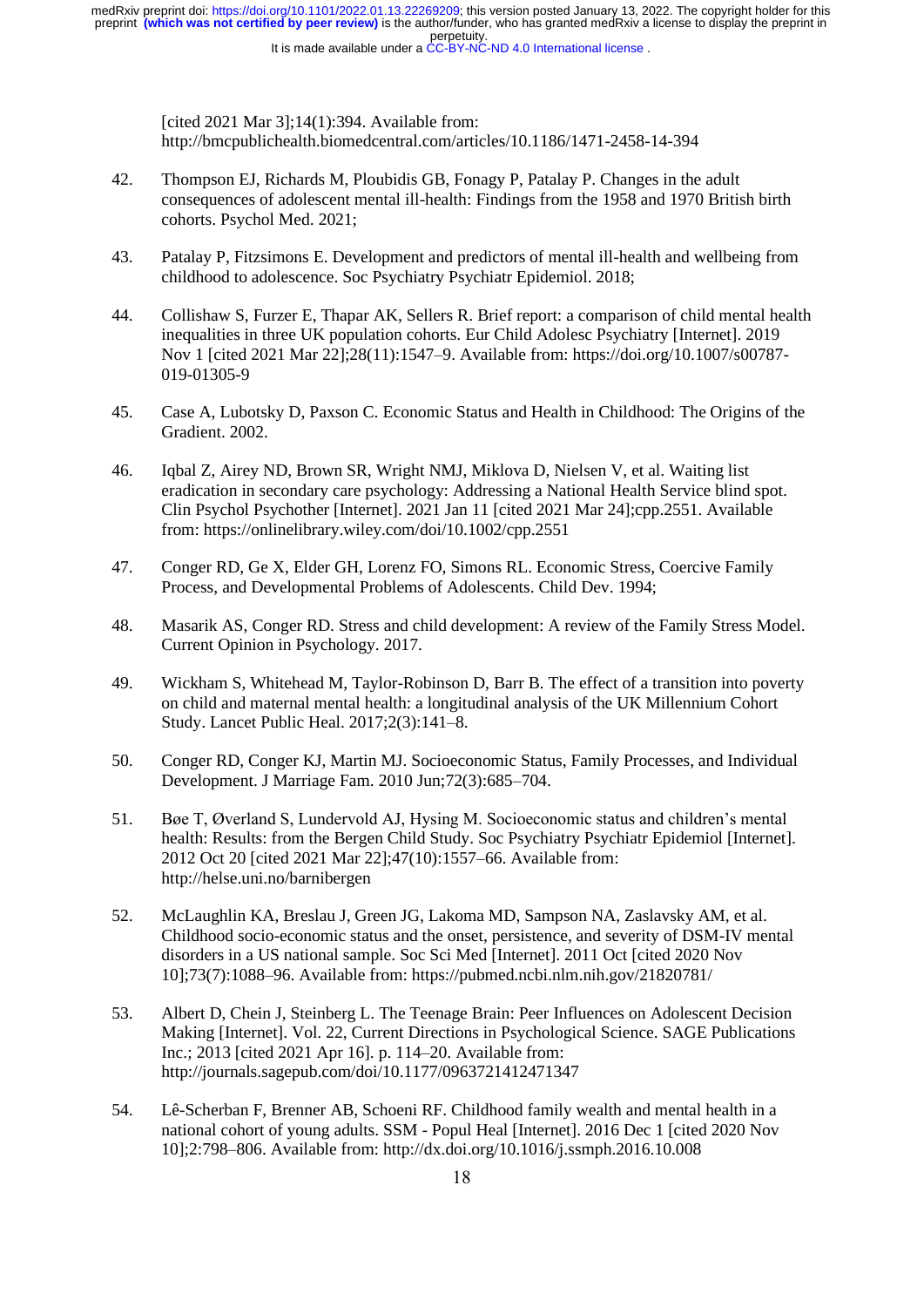perpetuity. preprint **(which was not certified by peer review)** is the author/funder, who has granted medRxiv a license to display the preprint in medRxiv preprint doi: [https://doi.org/10.1101/2022.01.13.22269209;](https://doi.org/10.1101/2022.01.13.22269209) this version posted January 13, 2022. The copyright holder for this

It is made available under a [CC-BY-NC-ND 4.0 International license](http://creativecommons.org/licenses/by-nc-nd/4.0/) .

- 55. Cowell F, Karagiannaki E, McKnight A. The changing distribution of wealth in the pre-crisis US and UK: The role of socio-economic factors [Internet]. Vol. 71, Oxford Economic Papers. Oxford University Press; 2019 [cited 2021 Mar 23]. p. 1–24. Available from: https://academic.oup.com/oep/article/71/1/1/5139797
- 56. Machin S. Houses and schools: Valuation of school quality through the housing market. Labour Econ. 2011;
- 57. Elgar FJ, McKinnon B, Torsheim T, Schnohr CW, Mazur J, Cavallo F, et al. Patterns of Socioeconomic Inequality in Adolescent Health Differ According to the Measure of Socioeconomic Position. Soc Indic Res. 2016;
- 58. Galster G, Booza J. The Mechanism (s) of Neighborhood Effects. Theory, Evidence, and Policy Implications The Mechanism (s) of Neighborhood Effects. Springer [Internet]. 2010;(January):33. Available from: https://link.springer.com/chapter/10.1007/978-94-007- 2309-2\_2
- 59. Brazil N, Clark WAV. Individual mental health, life course events and dynamic neighbourhood change during the transition to adulthood. Heal Place. 2017 May 1;45:99–109.
- 60. World Health Organization, Calouste Gulbenkian Foundation. WHO | Social determinants of mental health. WHO [Internet]. 2019 [cited 2021 Mar 24]; Available from: http://www.who.int/mental\_health/publications/gulbenkian\_paper\_social\_determinants\_of\_me ntal health/en/
- 61. Riley AW. Evidence that school-age children can self-report on their health. Ambul Pediatr. 2004 Jul 1;4(4 SUPPL.):371–6.
- 62. Garbarski D. Perceived social position and health: Is there a reciprocal relationship? Soc Sci Med. 2010;
- 63. Ridley MW, Rao G, Schilbach F, Patel VH. Poverty, Depression, and Anxiety: Causal Evidence and Mechanisms. NBER Work Pap. 2020;
- 64. Corlett A, Bangham G, Finch D. The Living Standards Outlook 2019 Resolution Foundation. 2019.

#### **Acknowledgements**

We are grateful to the cohort members of the Millennium Cohort Study and their families. We are also grateful to the Centre for Longitudinal Studies (CLS), for the data collection, and to the UK Data Service for making them available. Neither the CLS or UK Data Service have any responsibility for the analyses or interpretation of this data.

#### **Author contributions**

Conceptualisation: MH, PP Methodology: MH, ET, HHB, PP Analysis: MH Visualisation: MH Supervision: PP, ET, HHB Original draft: MH Review and editing: MH, ET, HHB, PP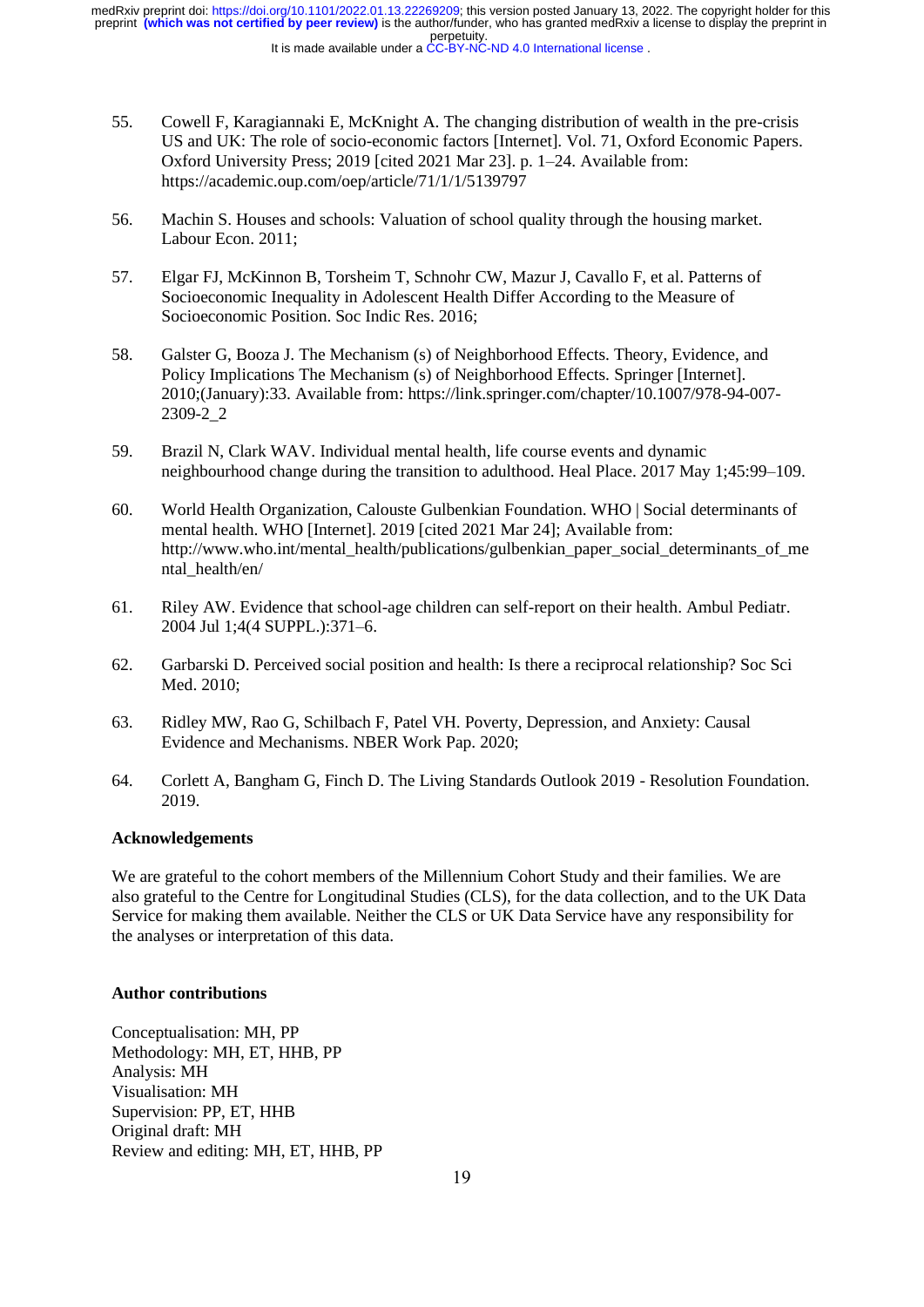## **Funding**

This research did not receive any specific grant from funding agencies in the public, commercial, or not-for-profit sectors.

### **Declaration of competing interest**

The authors declare that they have no known competing financial interests or personal relationships that could have appeared to influence the work reported in this paper.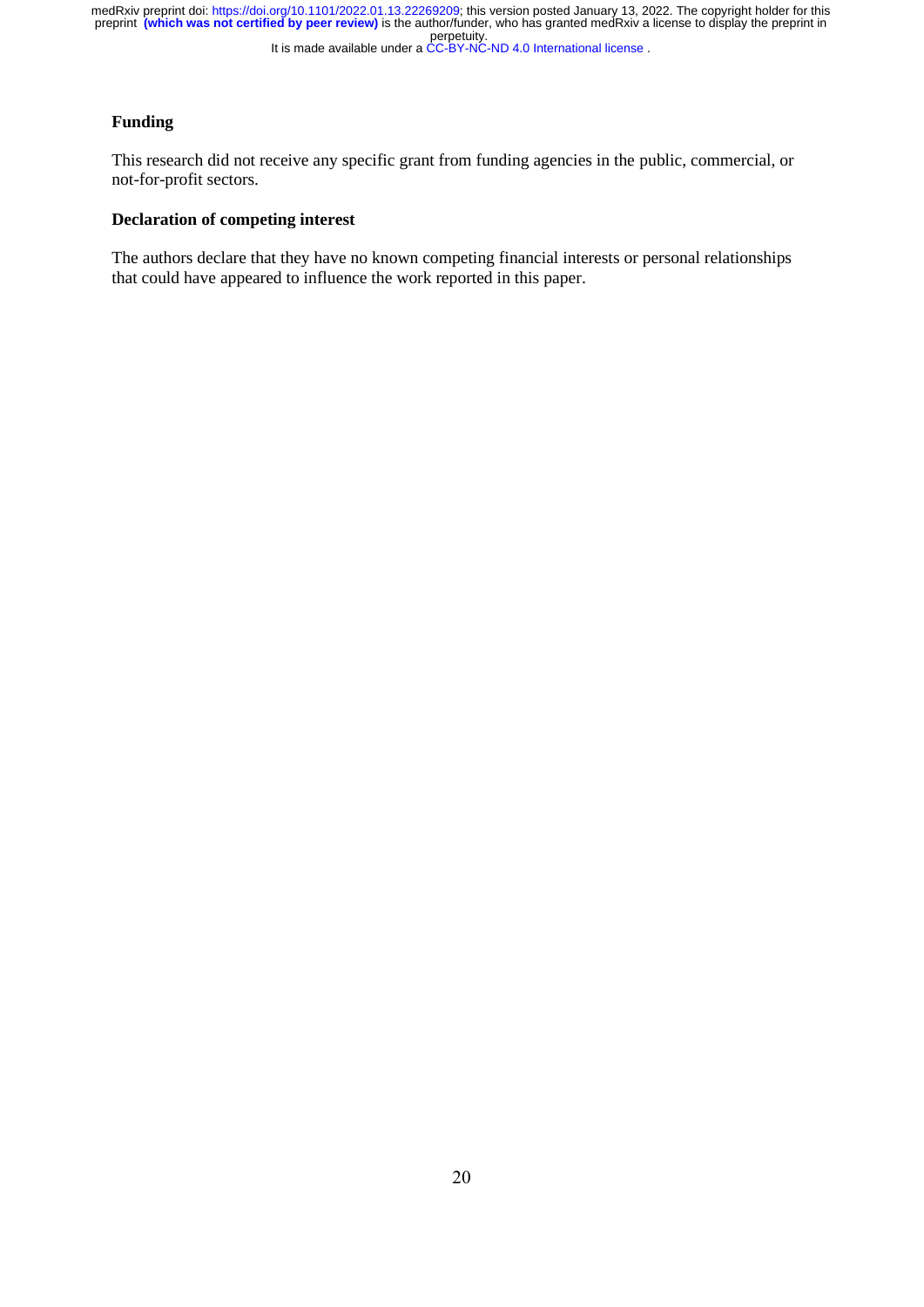|                            |                                  | Mean [95% CI]                   |                                     | Unadjusted regressions $(\beta)$ [95% CI] |                          |
|----------------------------|----------------------------------|---------------------------------|-------------------------------------|-------------------------------------------|--------------------------|
|                            | SEP indicator                    | Parent report<br>$(range=0-10)$ | Adolescent report<br>$(range=0-26)$ | Parent report                             | Adolescent report        |
| Parent education           | NVQ5                             | $1.52$ [1.4;1.63]               | 5.51 [5.16;5.86]                    | Reference                                 |                          |
|                            | NVQ4                             | $1.77$ [1.7;1.83]               | 5.33 [5.15;5.52]                    | $0.12$ [0.05;0.19]                        | $-0.03$ [ $-0.10;0.04$ ] |
|                            | NVQ3                             | 2.03 [1.92;2.13]                | 5.72 [5.43;6.02]                    | $0.24$ [0.16;0.32]                        | $0.04$ [-0.04;0.12]      |
|                            | NVQ <sub>2</sub>                 | 2.21 [2.12;2.3]                 | 5.84 [5.61;6.08]                    | $0.32$ [0.25;0.40]                        | $0.06$ [-0.02;0.13]      |
|                            | NVQ1                             | 2.50 [2.32;2.68]                | 5.41 [5.06;5.85]                    | $0.46$ [0.36;0.56]                        | $-0.02$ [ $-0.12;0.08$ ] |
|                            | None of these                    | 2.65 [2.5;2.79]                 | 5.43 [5.06;5.81]                    | $0.53$ [0.44;0.62]                        | $-0.01$ [ $-0.10;0.08$ ] |
|                            | Quintile 5 (highest<br>income)   | 1.51 [1.44;1.59]                | 5.11 [4.88;5.33]                    | Reference                                 |                          |
|                            | Quintile 4                       | $1.73$ [1.65;1.81]              | 5.36 [5.13;5.59]                    | $0.10$ [0.04;0.16]                        | $0.04$ [-0.01;0.10]      |
| Household income           | Quintile 3                       | 1.99 [1.9;2.08]                 | 5.69 [5.44;5.94]                    | $0.22$ [0.17;0.28]                        | $0.10$ [0.04;0.16]       |
|                            | Quintile 2                       | 2.39 [2.29;2.49]                | 5.96 [5.69;6.24]                    | $0.41$ [0.35;0.47]                        | $0.15$ [0.09;0.21]       |
|                            | Quintile 1 (lowest<br>income)    | 2.70 [2.59;2.81]                | 5.73 [5.50;6.01]                    | $0.56$ [0.50;0.62]                        | $0.11$ [0.04;0.17]       |
|                            | Quintile 5 (highest<br>wealth)   | 1.83 [1.73;1.93]                | 5.22 [4.93;5.51]                    | Reference                                 |                          |
|                            | Quintile 4                       | 1.92 [1.79;2.05]                | 5.83 [5.27;5.90]                    | $0.04$ [-0.03;0.11]                       | $0.06$ [0.00;0.13]       |
| lousehold wealth           | Quintile 3                       | 2.00 [1.88;2.12]                | 5.24 [4.92;5.56]                    | $0.08$ [0.00;0.16]                        | $0.00$ [-0.07;0.08]      |
| 工                          | Quintile 2                       | 2.20 [2.08;2.32]                | 5.80 [5.43;6.11]                    | $0.17$ [0.10;0.25]                        | $0.09$ [0.01;0.18]       |
| Parent occupational status | Quintile 1 (lowest<br>wealth)    | 2.22 [2.08;2.35]                | 5.90 [5.54;6.27]                    | $0.18$ [0.10;0.27]                        | $0.12$ [0.02;0.21]       |
|                            | Managerial and<br>professional   | 1.61 [1.54;1.69]                | 5.36 [5.15;5.56]                    | Reference                                 |                          |
|                            | Intermediate                     | 1.79 [1.69;1.89]                | 5.45 [5.17;5.73]                    | $0.08$ [0.02;0.15]                        | $0.02$ [-0.04;0.08]      |
|                            | Small employer                   | 1.89 [1.72;2.06]                | 5.28 [4.84;5.73]                    | $0.13$ [0.04;0.22]                        | $-0.01$ [ $-0.10;0.07$ ] |
|                            | Low supervisory<br>and technical | 2.01 [1.71;2.32]                | 5.76 [4.98;6.53]                    | $0.19$ [0.04;0.34]                        | $0.07$ [-0.08;0.21]      |
|                            | Semi-routine and<br>routine      | 2.14 [2.04;2.25]                | 5.49 [5.21;5.77]                    | $0.25$ [0.19;0.31]                        | $0.02$ [-0.04;0.08]      |

| Table 1. Mean (95% confidence intervals) and unadjusted regressions (95% confidence intervals) for |  |
|----------------------------------------------------------------------------------------------------|--|
| adolescent mental health ratings by SEP indicators.                                                |  |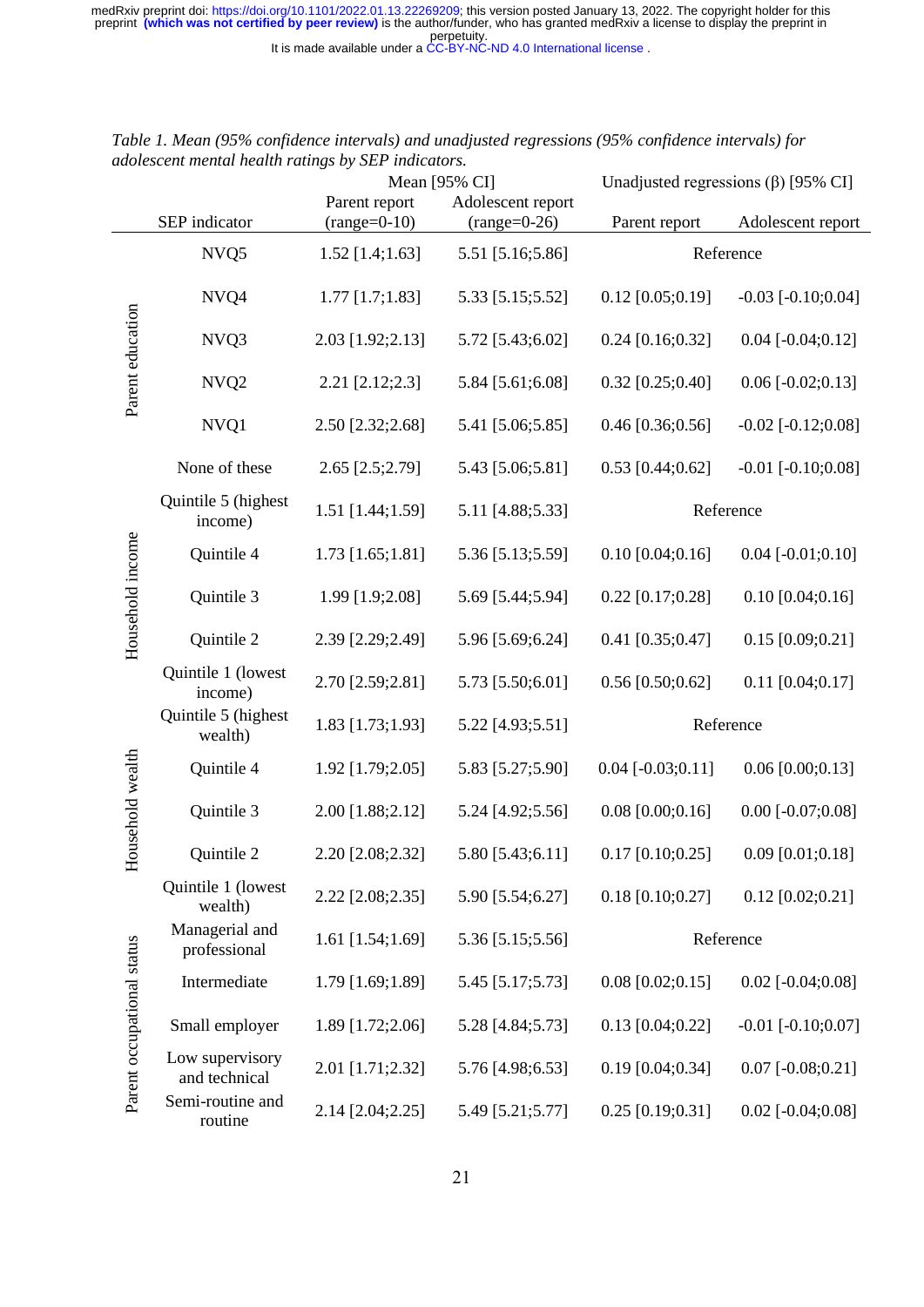|                                    | Not in work                   | 2.48 [2.39;2.56]   | 5.84 [5.64;6.09] | $0.40$ [0.35;0.46]  | $0.08$ [0.03;0.13]     |
|------------------------------------|-------------------------------|--------------------|------------------|---------------------|------------------------|
| Relative neighbourhood deprivation | Decile 10 (least<br>deprived) | $1.62$ [1.51;1.74] | 5.12 [4.79;5.45] | Reference           |                        |
|                                    | Decile 9                      | $1.67$ [1.55;1.79] | 5.63 [5.30;5.97] | $0.02$ [-0.06;0.11] | $0.09$ [0.00;0.17]     |
|                                    | Decile 8                      | $1.70$ [1.57;1.84] | 5.18 [4.83;5.52] | $0.04$ [-0.05;0.12] | $0.01$ [ $-0.08;0.1$ ] |
|                                    | Decile 7                      | 1.90 [1.76;2.04]   | 5.57 [5.18;5.96] | $0.13$ [0.04;0.22]  | $0.08$ [-0.01;0.16]    |
|                                    | Decile 6                      | 1.97 [1.83;2.1]    | 5.96 [5.58;6.34] | $0.16$ [0.08;0.25]  | $0.14$ [0.06;0.23]     |
|                                    | Decile 5                      | 1.96 [1.83;2.09]   | 5.61 [5.23;5.99] | $0.16$ [0.07;0.24]  | $0.08$ [0.00;0.17]     |
|                                    | Decile 4                      | 2.12 [1.98;2.26]   | 5.65 [5.29;6.00] | $0.23$ [0.15;0.32]  | $0.09$ [0.01;0.17]     |
|                                    | Decile 3                      | 2.35 [2.2;2.49]    | 5.66 [5.30;6.01] | $0.34$ [0.25;0.42]  | $0.09$ [0.01;0.17]     |
|                                    | Decile 2                      | 2.32 [2.20;2.50]   | 5.84 [5.50;6.17] | $0.33$ [0.24;0.41]  | $0.12$ [0.04;0.20]     |
|                                    | Decile 1 (most<br>deprived)   | 2.49 [2.37;2.62]   | 5.32 [5.00;5.63] | $0.41$ [0.33;0.49]  | $0.03$ [-0.05;0.11]    |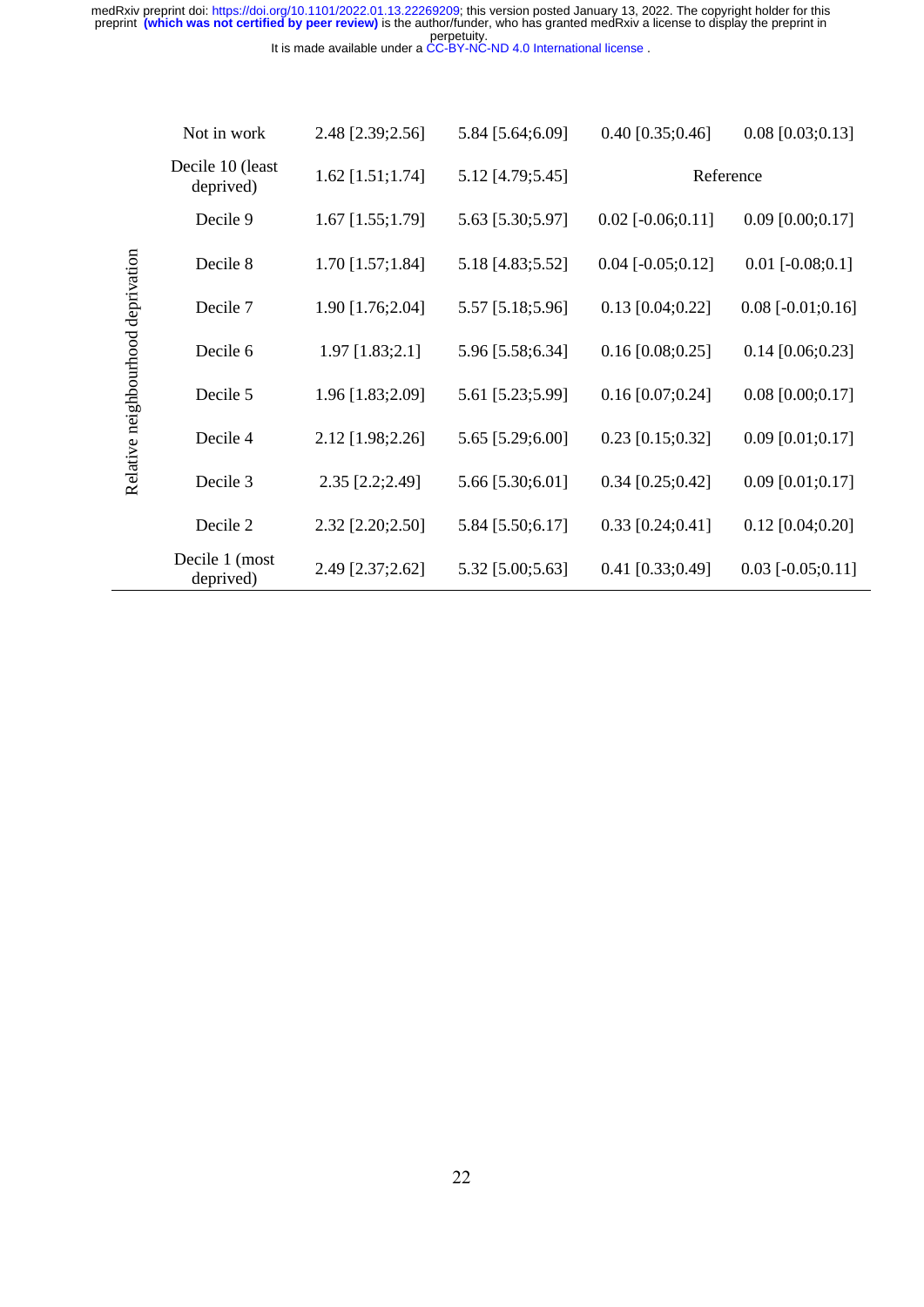

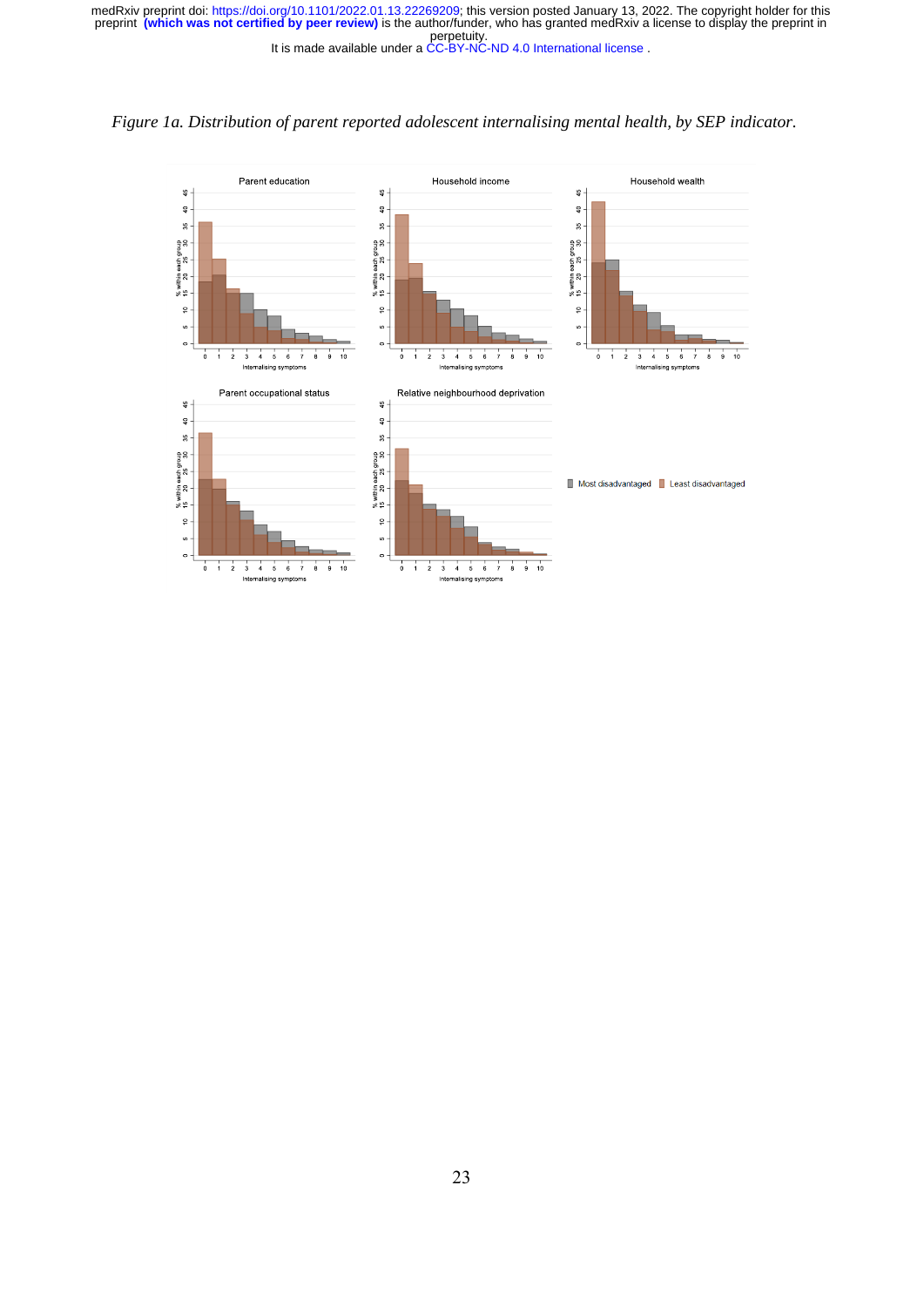

Figure *1b. Distribution of self-reported adolescent internalising mental health, by SEP indicator.*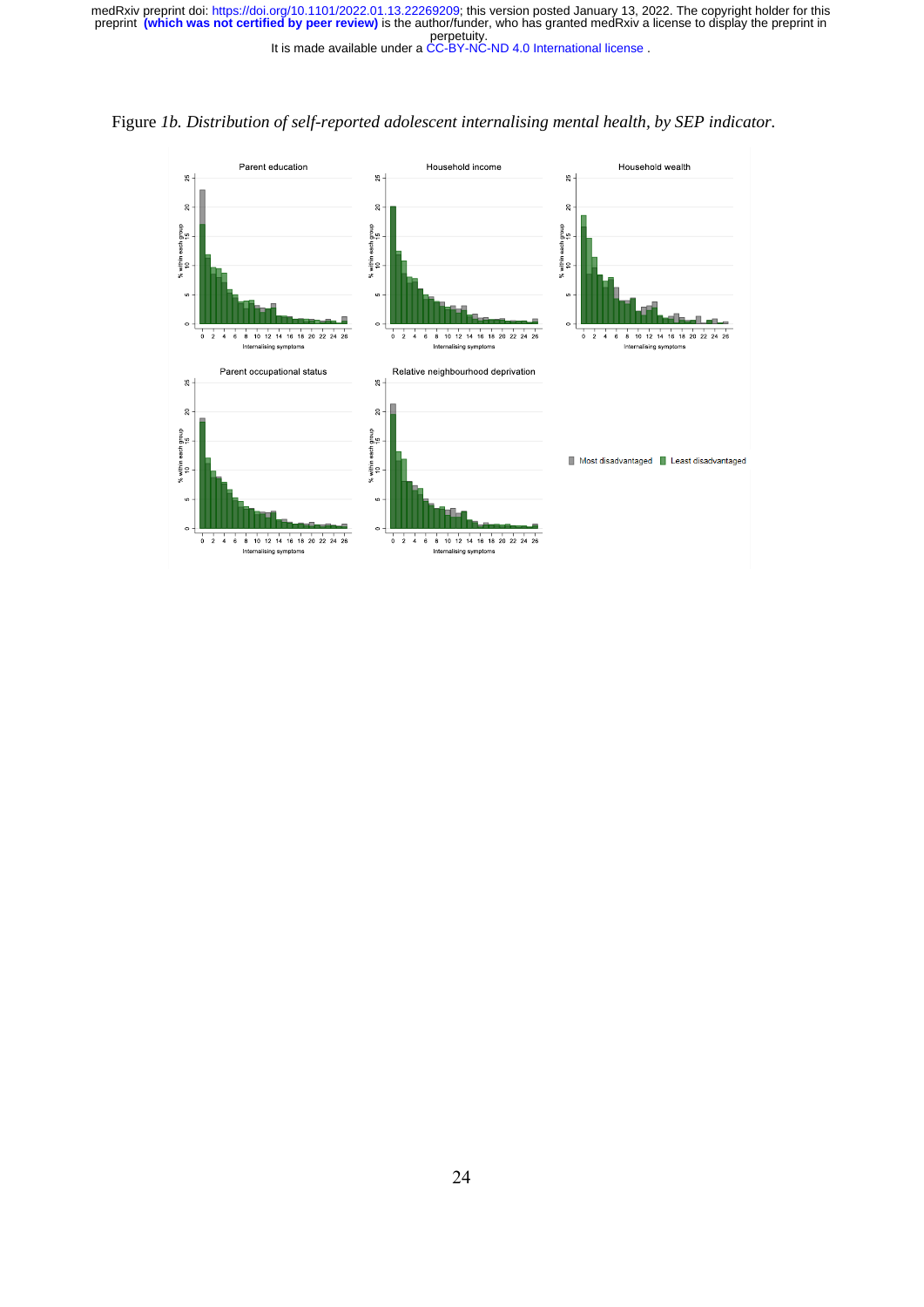*Figure 2. The variance of parent and self-reported internalising adolescent mental health explained by different SEP indicators (R 2 ).* 

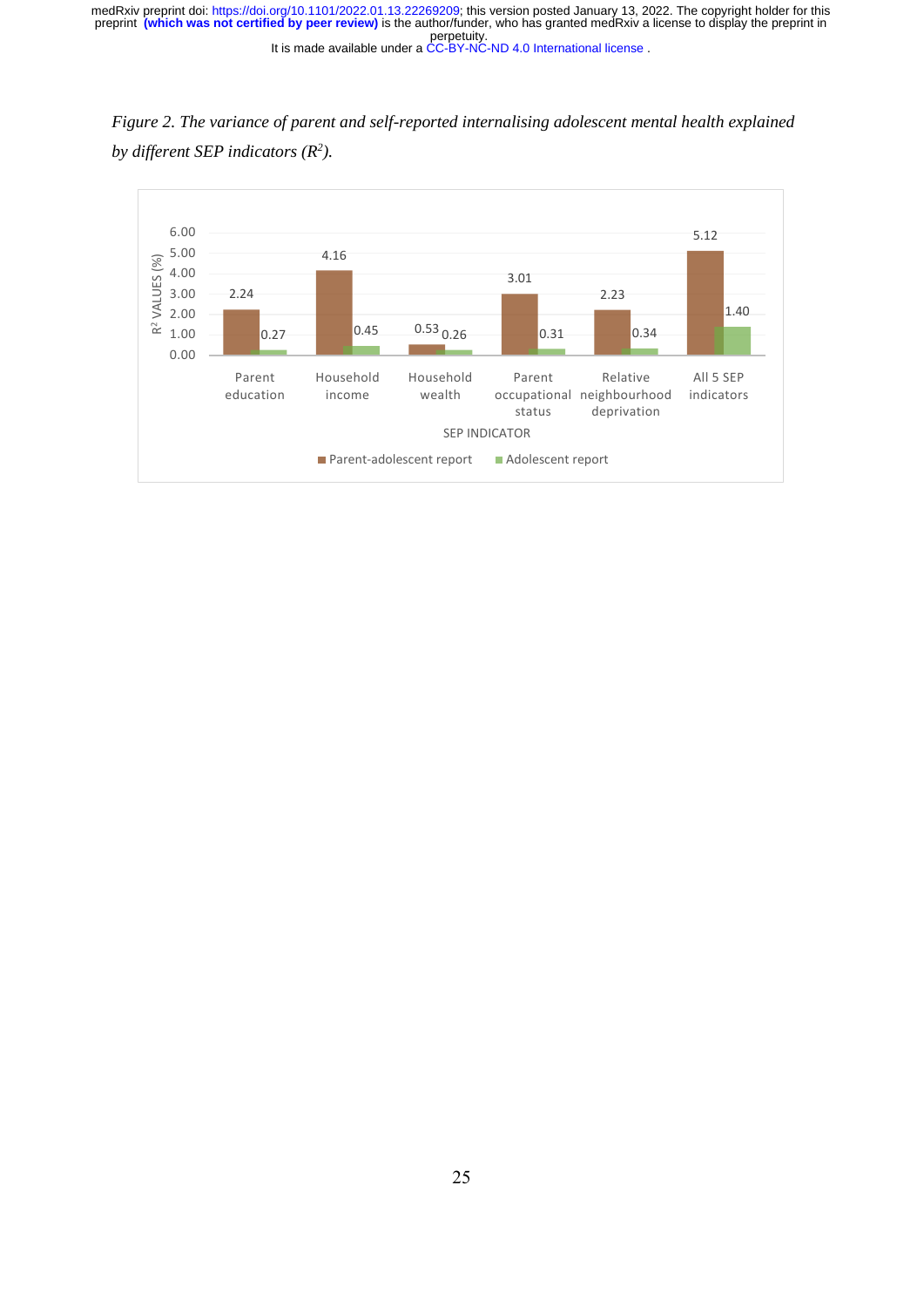*Figure 3. Visualisation of the association between adolescent internalising mental health, SEP indicators and the effects of the reporter.*